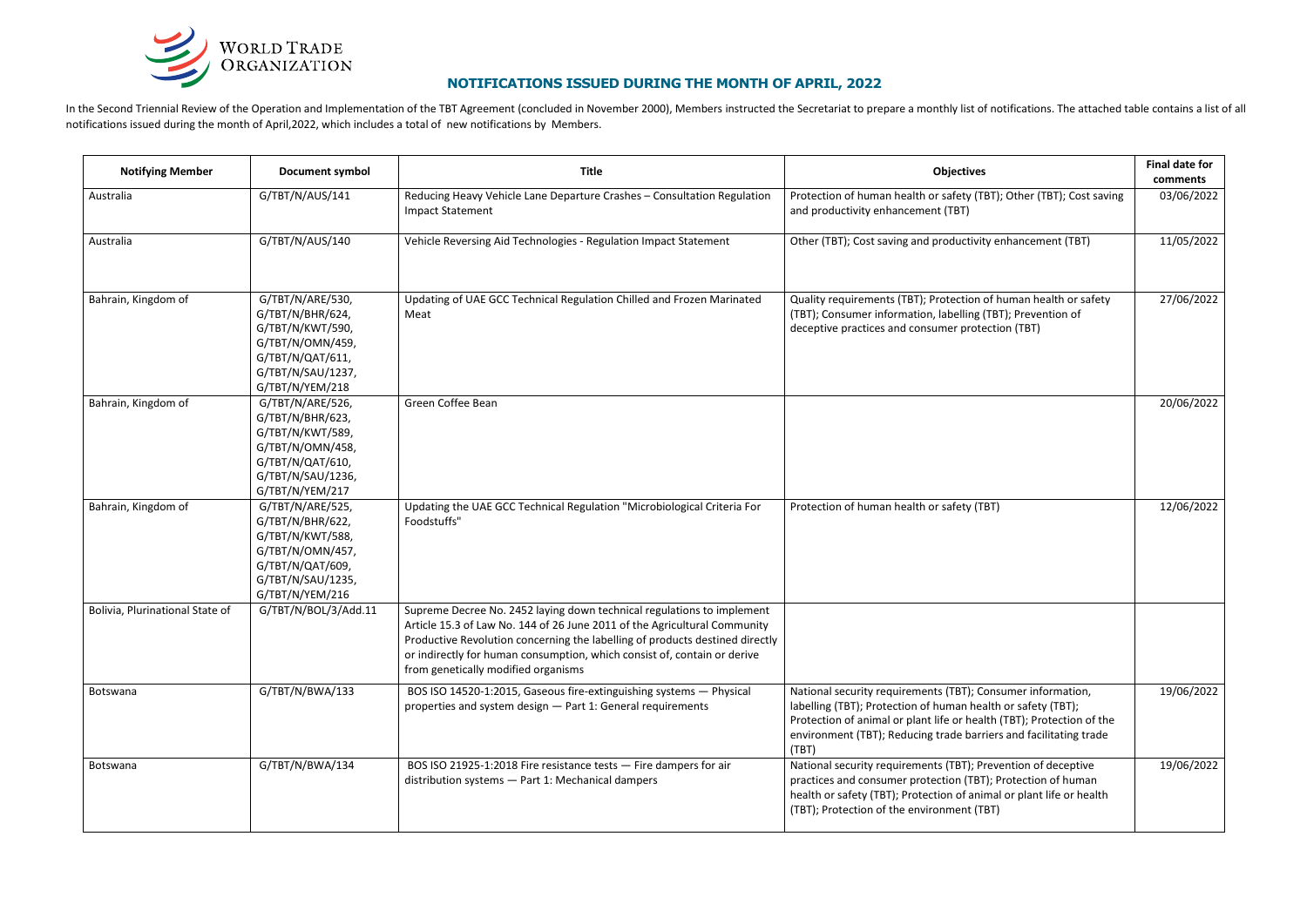| Botswana      | G/TBT/N/BWA/135         | BOS ISO 7203-1 :2019, Fire extinguishing media - Foam concentrates -<br>Part 1: Specification for low-expansion foam concentrates for top<br>application to water-immiscible liquids                                                                | National security requirements (TBT); Consumer information,<br>labelling (TBT); Prevention of deceptive practices and consumer<br>protection (TBT); Protection of animal or plant life or health (TBT);<br>Protection of human health or safety (TBT); Protection of the<br>environment (TBT) | 19/05/2022 |
|---------------|-------------------------|-----------------------------------------------------------------------------------------------------------------------------------------------------------------------------------------------------------------------------------------------------|-----------------------------------------------------------------------------------------------------------------------------------------------------------------------------------------------------------------------------------------------------------------------------------------------|------------|
| <b>Brazil</b> | G/TBT/N/BRA/978/Add.5   | Revocation of Inmetro Ordinance No. 111, 27 March 2020 and amendments                                                                                                                                                                               | Protection of human health or safety (TBT)                                                                                                                                                                                                                                                    |            |
| <b>Brazil</b> | G/TBT/N/BRA/964/Add.4   | Amendment of conformity assessment requirements for air conditioners,<br>approved by Inmetro Ordinance No. 269 of 22 June 2021                                                                                                                      | <b>Quality requirements (TBT)</b>                                                                                                                                                                                                                                                             |            |
| <b>Brazil</b> | G/TBT/N/BRA/992/Add.2   | Revocation of Inmetro Ordinance No. 142, 22 March 2020.                                                                                                                                                                                             | Protection of human health or safety (TBT)                                                                                                                                                                                                                                                    |            |
| <b>Brazil</b> | G/TBT/N/BRA/1361/Corr.1 | Rectification of Inmetro Ordinance No. 154, 30 March 2022, published in<br>the Official Gazette on 31 March 2022, section 1, page 134                                                                                                               |                                                                                                                                                                                                                                                                                               |            |
| <b>Brazil</b> | G/TBT/N/BRA/483/Corr.1  | Rectification of sub-item 2.3.1 of Annex A, of Inmetro Ordinance No. 47, 7<br>February 2022, published in the Official Gazette on 10 February 2022,<br>section 1, page 58                                                                           |                                                                                                                                                                                                                                                                                               |            |
| <b>Brazil</b> | G/TBT/N/BRA/583/Corr.1  | Rectification of Art. 4 of Inmetro Ordinance No. 487, 8 December 2021,<br>published in the Official Gazette on 17 December 2021, pages 69 to 72,<br>section 1,                                                                                      |                                                                                                                                                                                                                                                                                               |            |
| <b>Brazil</b> | G/TBT/N/BRA/1145/Add.1  | Public Consultation on standardization, classification, registration,<br>inspection, production, and supervision of beverages.                                                                                                                      |                                                                                                                                                                                                                                                                                               |            |
| <b>Brazil</b> | G/TBT/N/BRA/582/Corr.1  | Rectification of Inmetro Ordinance No. 218, 7 May 2021, published in the<br>Official Gazette on 13 May 2021, page 314, section 1, in item 3,                                                                                                        |                                                                                                                                                                                                                                                                                               |            |
| <b>Brazil</b> | G/TBT/N/BRA/1232/Add.1  | Technical requirements and test procedures for conformity assessment of<br><b>Signal Boosters</b>                                                                                                                                                   |                                                                                                                                                                                                                                                                                               |            |
| <b>Brazil</b> | G/TBT/N/BRA/1180/Add.1  | Public Consultation proposal for 4.800 - 4.990 MHz band regulation.                                                                                                                                                                                 |                                                                                                                                                                                                                                                                                               |            |
| <b>Brazil</b> | G/TBT/N/BRA/1313/Corr.1 | The notification G/TBT/N/BRA/1313 was circulated erroneously and should<br>therefore be considered null and void since the Normative Instruction<br>number 19, 23 February 2022, was already notified through the notification<br>G/TBT/N/BRA/1310. |                                                                                                                                                                                                                                                                                               |            |
| <b>Brazil</b> | G/TBT/N/BRA/1349        | Resolution - RDC number 638, 24 March 2022                                                                                                                                                                                                          | Protection of human health or safety (TBT)                                                                                                                                                                                                                                                    |            |
| <b>Brazil</b> | G/TBT/N/BRA/1366        | Normative Instruction number 130, 30 March 2022                                                                                                                                                                                                     | Protection of human health or safety (TBT)                                                                                                                                                                                                                                                    |            |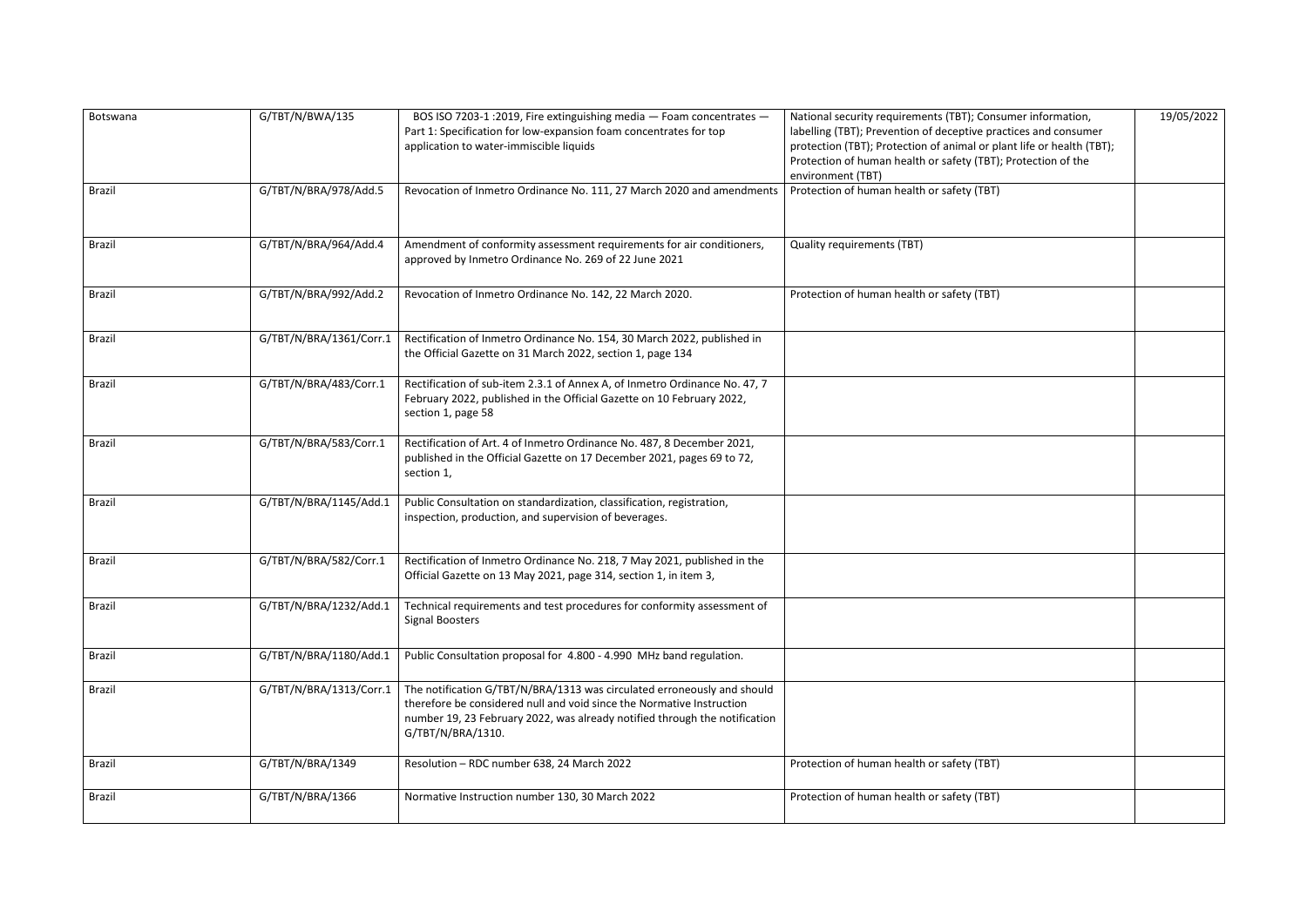| Brazil | G/TBT/N/BRA/1355       | Resolution - RDC number 672, 30 March 2022            | Protection of human health or safety (TBT) |
|--------|------------------------|-------------------------------------------------------|--------------------------------------------|
| Brazil | G/TBT/N/BRA/1359       | Resolution - RDC number 659, 30 March 2022            | Protection of human health or safety (TBT) |
| Brazil | G/TBT/N/BRA/1373       | Normative Instruction number 136, 30 March 2022       | Protection of human health or safety (TBT) |
| Brazil | G/TBT/N/BRA/1374       | Normative Instruction number 135, 30 March 2022       | Protection of human health or safety (TBT) |
| Brazil | G/TBT/N/BRA/1362       | Inmetro Ordinance N° 104, 28 March 2022.              | <b>Quality requirements (TBT)</b>          |
| Brazil | G/TBT/N/BRA/1363       | Normative Instruction number 127, 30 March 2022       | Protection of human health or safety (TBT) |
| Brazil | G/TBT/N/BRA/1308/Add.1 | Resolution - RDC Nº 604, 10 February 2022 (Amendment) |                                            |
| Brazil | G/TBT/N/BRA/687/Add.2  | Amendment of RDC No. 172, 8 September 2017            |                                            |
| Brazil | G/TBT/N/BRA/1337       | Resolution - RDC number 651, 24 March 2022            | Protection of human health or safety (TBT) |
| Brazil | G/TBT/N/BRA/1343       | Resolution - RDC number 644, 24 March 2022            | Protection of human health or safety (TBT) |
| Brazil | G/TBT/N/BRA/1333       | Resolution - RDC number 657, 24 March 2022            | Protection of human health or safety (TBT) |
| Brazil | G/TBT/N/BRA/1338       | Resolution - RDC number 650, 25 March 2022            | Protection of human health or safety (TBT) |
| Brazil | G/TBT/N/BRA/1334       | Resolution - RDC number 655, 24 March 2022            | Protection of human health or safety (TBT) |
| Brazil | G/TBT/N/BRA/1339       | Resolution - RDC number 649, 24 March 2022            | Protection of human health or safety (TBT) |
| Brazil | G/TBT/N/BRA/1346       | Resolution - RDC number 641, 24 March 2022            | Protection of human health or safety (TBT) |
| Brazil | G/TBT/N/BRA/1347       | Resolution - RDC number 640, 24 March 2022            | Protection of human health or safety (TBT) |
| Brazil | G/TBT/N/BRA/1335       | Resolution - RDC number 654, 24 March 2022            | Protection of human health or safety (TBT) |
| Brazil | G/TBT/N/BRA/1330       | Resolution - RDC number 665, 30 March 2022            | Protection of human health or safety (TBT) |
| Brazil | G/TBT/N/BRA/1332       | Resolution - RDC number 658, 30 March 2022            | Protection of human health or safety (TBT) |
| Brazil | G/TBT/N/BRA/1340       | Resolution - RDC number 648, 24 March 2022            | Protection of human health or safety (TBT) |
| Brazil | G/TBT/N/BRA/1345       | Resolution - RDC number 642, 24 March 2022            | Protection of human health or safety (TBT) |
| Brazil | G/TBT/N/BRA/1348       | Resolution - RDC number 639, 24 March 2022            | Protection of human health or safety (TBT) |
| Brazil | G/TBT/N/BRA/1329       | Resolution - RDC number 675, 30 March 2022            | Protection of human health or safety (TBT) |
| Brazil | G/TBT/N/BRA/1344       | Resolution - RDC number 643, 24 March 2022            | Protection of human health or safety (TBT) |
| Brazil | G/TBT/N/BRA/1331       | Resolution - RDC number 668, 30 March 2022            | Protection of human health or safety (TBT) |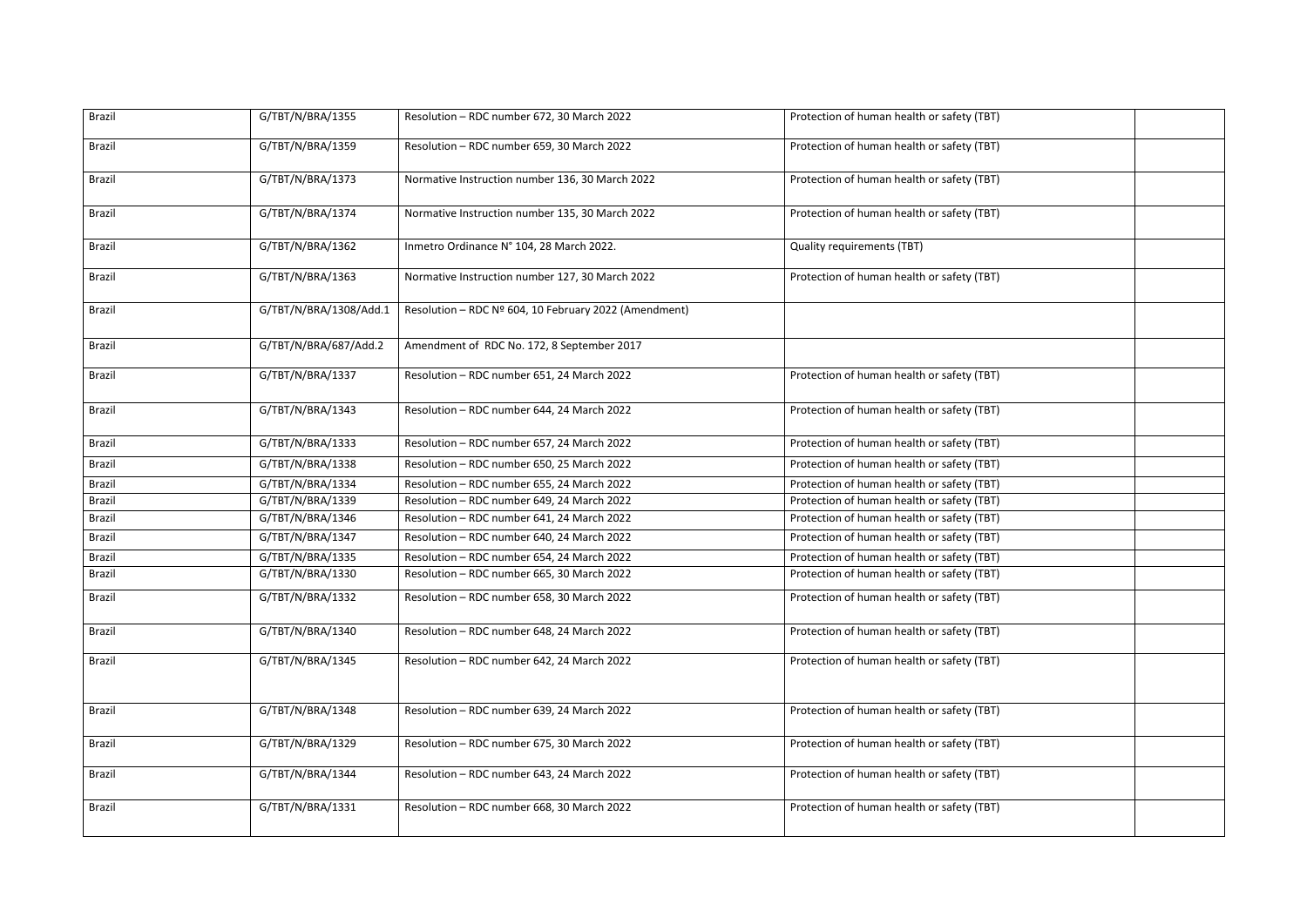| Brazil | G/TBT/N/BRA/1336                | Resolution - RDC number 652, 24 March 2022                                                                                                                                                                               | Protection of human health or safety (TBT) |
|--------|---------------------------------|--------------------------------------------------------------------------------------------------------------------------------------------------------------------------------------------------------------------------|--------------------------------------------|
| Brazil | G/TBT/N/BRA/1342                | Resolution - RDC number 645, 24 March 2022                                                                                                                                                                               | Protection of human health or safety (TBT) |
| Brazil | G/TBT/N/BRA/1341                | Resolution - RDC number 646, 24 March 2022                                                                                                                                                                               | Protection of human health or safety (TBT) |
| Brazil | G/TBT/N/BRA/631/Add.4           | Consolidation of conformity assessment procedures for road vehicles and<br>equipment manufacturers/bodybuilders and/or vehicle transformers                                                                              |                                            |
| Brazil | G/TBT/N/BRA/1202/Add.1          | Consolidation of metrological technical regulation for meters for cold<br>drinking water and hot water.                                                                                                                  |                                            |
| Brazil | G/TBT/N/BRA/98/Add.2            | Consolidation of metrological technical regulation for non-automatic<br>weighing instruments.                                                                                                                            |                                            |
| Brazil | G/TBT/N/BRA/951/Add.4           | Consolidation of metrological technical regulation for speed meters of<br>motor vehicles.                                                                                                                                |                                            |
| Brazil | G/TBT/N/BRA/1063/Add.1          | Consolidation of conformity assessment requirements for inspection of<br>motor road vehicles with vehicle natural gas systems                                                                                            |                                            |
| Brazil | G/TBT/N/BRA/88/Add.3            | Consolidation of technical quality regulations and conformity assessment<br>requirements for circuit breakers for fixed domestic and analog electrical<br>installations                                                  |                                            |
| Brazil | G/TBT/N/BRA/70/Add.1            | Consolidated Metrological Technical Regulation for taximeters                                                                                                                                                            |                                            |
| Brazil | G/TBT/N/BRA/669/Add.2           | Amendment of Inmetro Ordinance no. 536, 26 December 2019                                                                                                                                                                 |                                            |
| Brazil | G/TBT/N/BRA/959/Add.3           | Consolidation of technical quality regulation and conformity assessment<br>requirements for system components of vehicular natural gas                                                                                   |                                            |
| Brazil | G/TBT/N/BRA/412/Add.4           | Consolidation of Mercosur Technical Regulation of minimum safety and<br>energy efficiency requirements for domestic appliances that use gas as fuel<br>and the conformity assessment requirements for gas water heaters. |                                            |
| Brazil | G/TBT/N/BRA/494/Rev.1/A<br>dd.1 | Consolidation of technical quality regulation and conformity assessment<br>requirements for electrical wires, cables and cords                                                                                           |                                            |
| Brazil | G/TBT/N/BRA/343/Rev.3/A<br>dd.1 | Consolidation of conformity assessment requirements for home appliances                                                                                                                                                  |                                            |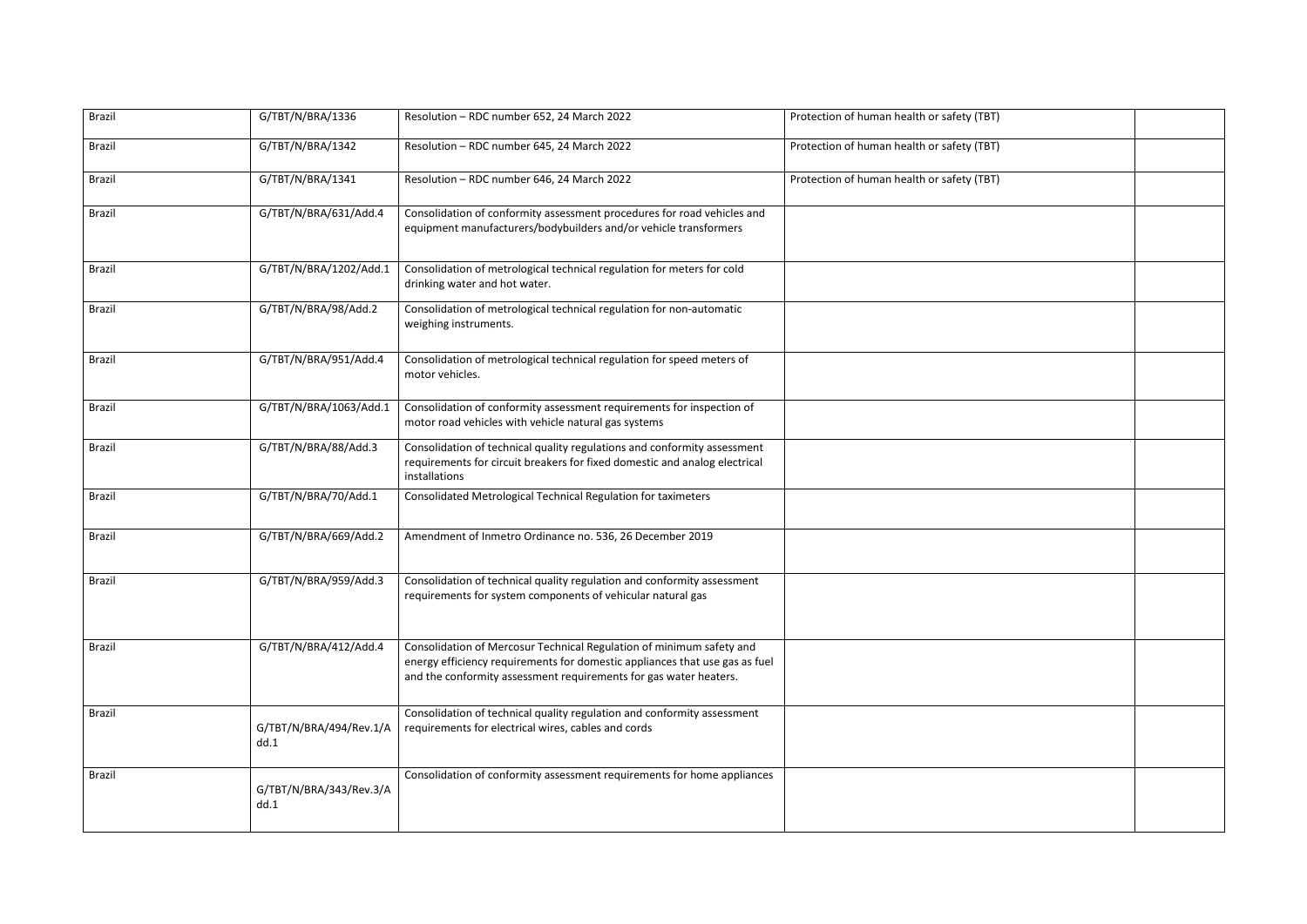| <b>Brazil</b> | G/TBT/N/BRA/336/Add.4           | Consolidation of conformity assessment requirements for fire extinguishers                                                                                                                       |                                            |            |
|---------------|---------------------------------|--------------------------------------------------------------------------------------------------------------------------------------------------------------------------------------------------|--------------------------------------------|------------|
| Brazil        | G/TBT/N/BRA/951/Add.3           | Consolidation of metrological technical regulation for liquid fuel metering<br>pumps.                                                                                                            |                                            |            |
| Brazil        | G/TBT/N/BRA/408/Rev.1/A<br>dd.4 | Consolidation of Technical Quality Regulations and Conformity Assessment<br>Requirements for circuit breakers for fixed domestic and analog electrical<br>installations                          |                                            |            |
| Brazil        | G/TBT/N/BRA/502/Add.2           | Consolidation of conformity assessment requirements for plug and socket<br>adapters.                                                                                                             |                                            |            |
| Brazil        | G/TBT/N/BRA/1318                | Resolution - RDC number 628, 10 March 2022                                                                                                                                                       | Protection of human health or safety (TBT) |            |
| Brazil        | G/TBT/N/BRA/1327                | MAPA/SDAOrdinance No.544, 14 March 2022                                                                                                                                                          | Other (TBT)                                | 16/05/2022 |
| Brazil        | G/TBT/N/BRA/1328                | Public Consultation 9, 9 January 2022.                                                                                                                                                           | Other (TBT)                                | 23/05/2022 |
| Brazil        | G/TBT/N/BRA/1321                | Resolution - RDC number 625, 09 March 2022                                                                                                                                                       | Protection of human health or safety (TBT) |            |
| Brazil        | G/TBT/N/BRA/1319                | Resolution-RDC number 627                                                                                                                                                                        | Protection of human health or safety (TBT) |            |
| Brazil        | G/TBT/N/BRA/1324                | Resolution - RDC number 620, 09 March 2022                                                                                                                                                       | Protection of human health or safety (TBT) |            |
| Brazil        | G/TBT/N/BRA/1325                | Resolution - RDC number 617, 09 March 2022                                                                                                                                                       | Protection of human health or safety (TBT) |            |
| Brazil        | G/TBT/N/BRA/1326                | Resolution - RDC number 616, 09 March 2022                                                                                                                                                       | Protection of human health or safety (TBT) |            |
| Brazil        | G/TBT/N/BRA/1322                | Resolution - RDC number 624, 09 March 2022                                                                                                                                                       | Protection of human health or safety (TBT) |            |
| Brazil        | G/TBT/N/BRA/1323                | Resolution RDC number 623, 09 March 2022                                                                                                                                                         | Protection of human health or safety (TBT) |            |
| Brazil        | G/TBT/N/BRA/1317                | Resolution number 629, 10 March 2022                                                                                                                                                             | Protection of human health or safety (TBT) |            |
| Brazil        | G/TBT/N/BRA/1320                | Resolution - RDC number 626, 09 March 2022                                                                                                                                                       | Protection of human health or safety (TBT) |            |
| Brazil        | G/TBT/N/BRA/529/Add.1           | Consolidation of Technical Quality Regulation and the conformance<br>Assessment Requirements for Low Pressure Regulators for Liquefied<br>Petroleum Gas (LPG) with flow capacity of up to 4 kg/h |                                            |            |
| Brazil        | G/TBT/N/BRA/1314                | Normative Instruction number 122, 09 March 2022                                                                                                                                                  | Protection of human health or safety (TBT) |            |
| Brazil        | G/TBT/N/BRA/1316                | Resolution - RDC number 630, 10 March 2022                                                                                                                                                       | Protection of human health or safety (TBT) |            |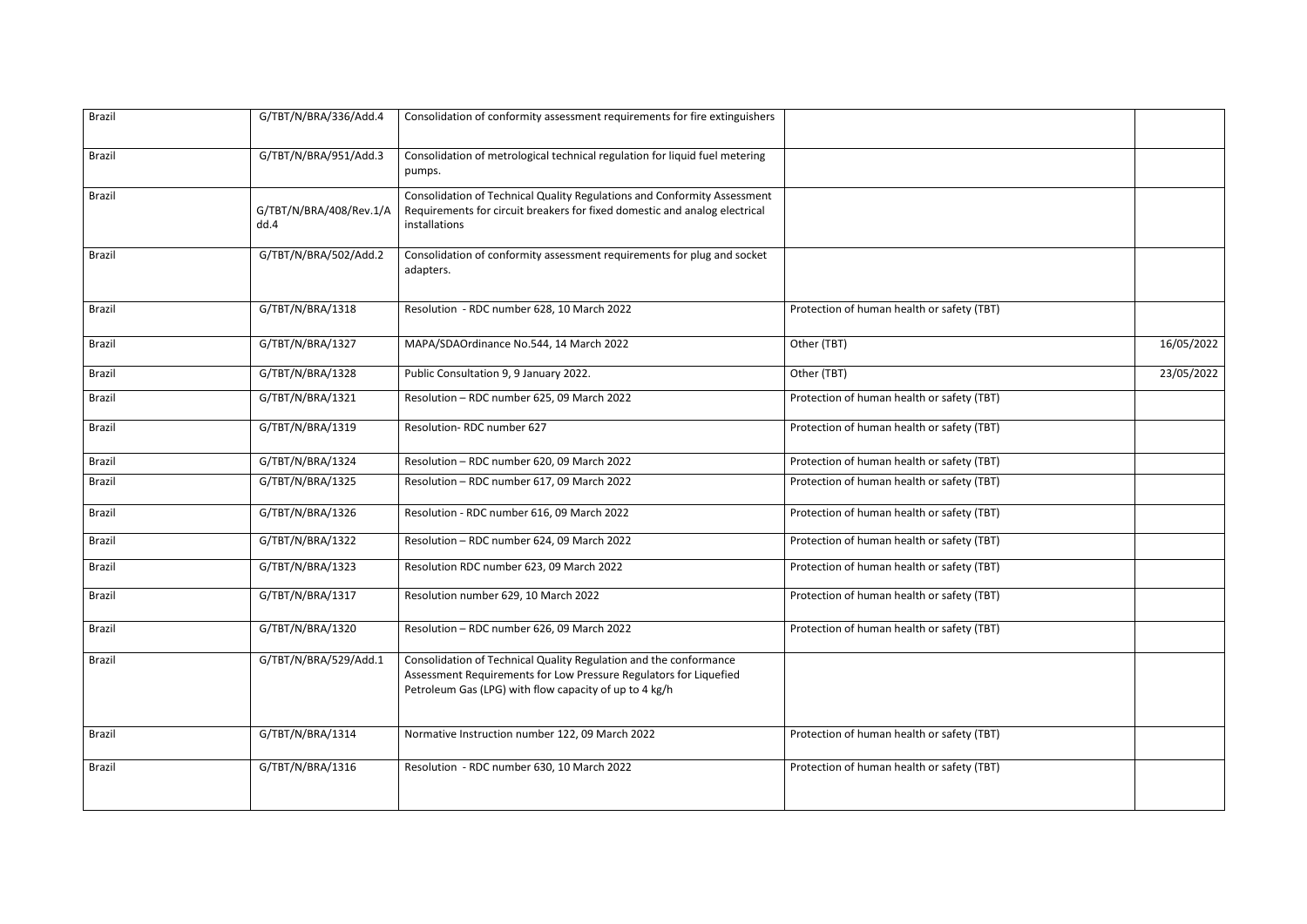| Brazil  | G/TBT/N/BRA/826/Add.5                                                                             | Public consultation on technical regulation for organic production systems.<br>Lists of substances and practices permitted for use in organic production. |                                                                                                                                                                                                                                                                                       |            |
|---------|---------------------------------------------------------------------------------------------------|-----------------------------------------------------------------------------------------------------------------------------------------------------------|---------------------------------------------------------------------------------------------------------------------------------------------------------------------------------------------------------------------------------------------------------------------------------------|------------|
| Brazil  | G/TBT/N/BRA/1315                                                                                  | Normative Instruction number 121, 09 March 2022                                                                                                           | Protection of human health or safety (TBT)                                                                                                                                                                                                                                            |            |
| Burundi | G/TBT/N/BDI/234,<br>G/TBT/N/KEN/1245,<br>G/TBT/N/RWA/660,<br>G/TBT/N/TZA/735,<br>G/TBT/N/UGA/1580 | DEAS 1088: 2022, Liquid coffee - Specification                                                                                                            | Reducing trade barriers and facilitating trade (TBT); Consumer<br>information, labelling (TBT); Prevention of deceptive practices and<br>consumer protection (TBT); Protection of human health or safety<br>(TBT); Quality requirements (TBT)                                         | 06/06/2022 |
| Burundi | G/TBT/N/BDI/232,<br>G/TBT/N/KEN/1243,<br>G/TBT/N/RWA/658,<br>G/TBT/N/TZA/733,<br>G/TBT/N/UGA/1578 | DEAS 1089: 2022, Coffee premix - Specification                                                                                                            | Reducing trade barriers and facilitating trade (TBT); Consumer<br>information, labelling (TBT); Prevention of deceptive practices and<br>consumer protection (TBT); Protection of human health or safety<br>(TBT); Quality requirements (TBT)                                         | 06/06/2022 |
| Burundi | G/TBT/N/BDI/233,<br>G/TBT/N/KEN/1244,<br>G/TBT/N/RWA/659,<br>G/TBT/N/TZA/734,<br>G/TBT/N/UGA/1579 | DEAS 1087: 2022, Flavored coffee - Specification                                                                                                          | Consumer information, labelling (TBT); Prevention of deceptive<br>practices and consumer protection (TBT); Protection of human<br>health or safety (TBT); Protection of the environment (TBT); Quality<br>requirements (TBT); Reducing trade barriers and facilitating trade<br>(TBT) | 06/06/2022 |
| Burundi | G/TBT/N/BDI/231,<br>G/TBT/N/KEN/1242,<br>G/TBT/N/RWA/657,<br>G/TBT/N/TZA/732,<br>G/TBT/N/UGA/1577 | DEAS 1090: 2022, Coffee industry - Code of practice                                                                                                       | Reducing trade barriers and facilitating trade (TBT); Consumer<br>information, labelling (TBT); Prevention of deceptive practices and<br>consumer protection (TBT); Protection of human health or safety<br>(TBT); Quality requirements (TBT)                                         | 06/06/2022 |
| Canada  | G/TBT/N/CAN/670                                                                                   | Consultation of ICES-004, Issue 5, Alternating Current High Voltage Power<br>Systems                                                                      | Other (TBT)                                                                                                                                                                                                                                                                           | 06/07/2022 |
| Canada  | G/TBT/N/CAN/669                                                                                   | Regulations Amending the Energy Efficiency Regulations, 2016 (Amendment   Other (TBT)<br>17)                                                              |                                                                                                                                                                                                                                                                                       | 11/06/2022 |
| Canada  | G/TBT/N/CAN/668                                                                                   | RSS-HAC, Issue 2, (7 pages, available in English & French)                                                                                                | Other (TBT)                                                                                                                                                                                                                                                                           |            |
| China   | G/TBT/N/CHN/1676                                                                                  | Detailed Implementation Regulation on Electronic Cigarette Packaging                                                                                      | Prevention of deceptive practices and consumer protection (TBT);<br>Other (TBT)                                                                                                                                                                                                       |            |
| China   | G/TBT/N/CHN/1675                                                                                  | Regulation on the Warning Signs of the Electronic Cigarettes                                                                                              | Consumer information, labelling (TBT); Other (TBT)                                                                                                                                                                                                                                    |            |
| China   | G/TBT/N/CHN/1673                                                                                  | Key Points and Judgment Principles of GMP Inspection for Cosmetics (Draft)                                                                                | Protection of human health or safety (TBT); Quality requirements<br>(TBT)                                                                                                                                                                                                             | 24/06/2022 |
| China   | G/TBT/N/CHN/1674                                                                                  | Safety and Technical Standards for Cosmetics (2022)(Draft)                                                                                                | Protection of human health or safety (TBT)                                                                                                                                                                                                                                            | 24/06/2022 |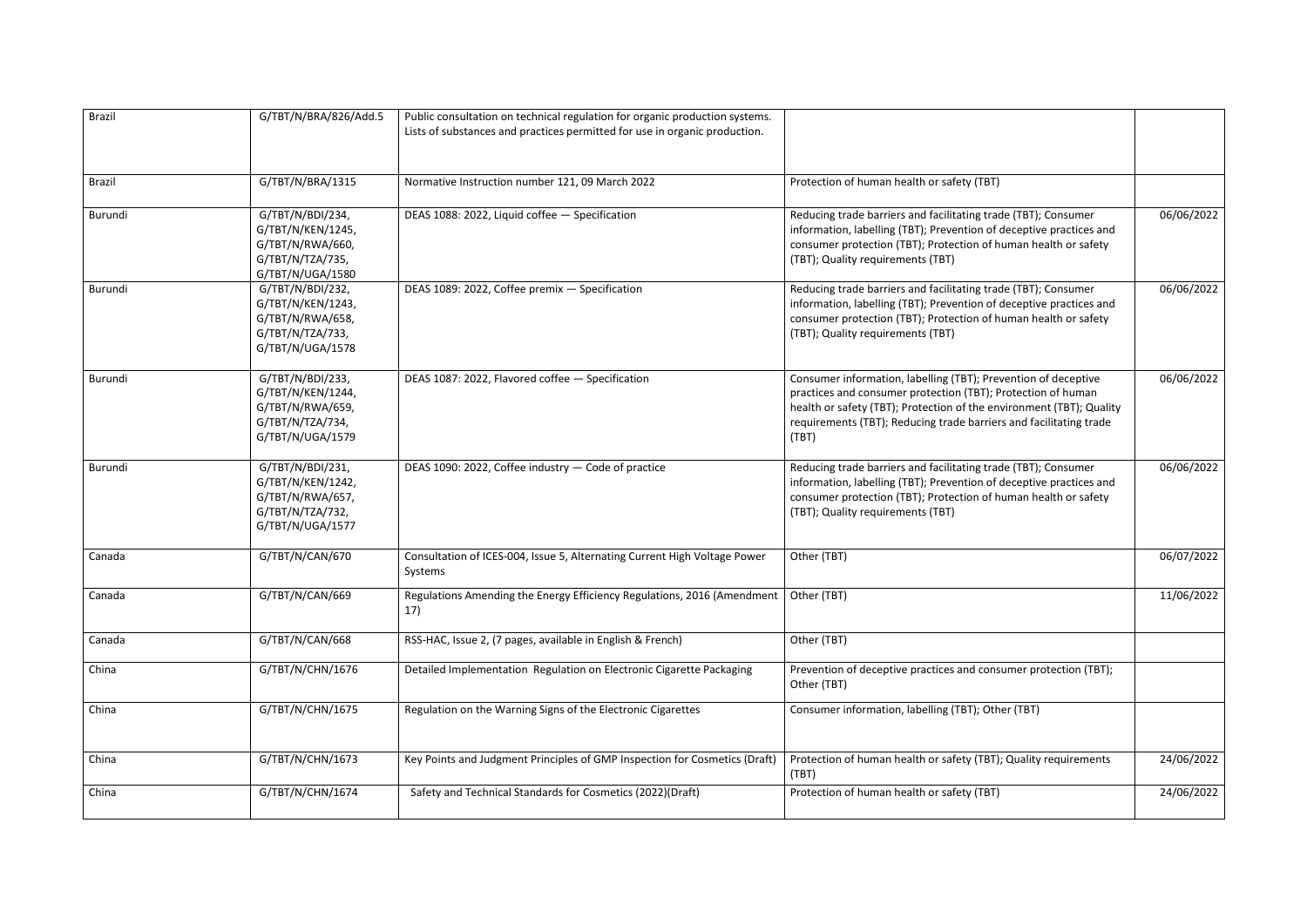| China          | G/TBT/N/CHN/1667       | National Standard of the P.R.C., Fire Intumescent Seals                                                                                                                                                                                                                                                                                                                                                   | Prevention of deceptive practices and consumer protection (TBT);<br>Protection of human health or safety (TBT); Protection of animal or<br>plant life or health (TBT); Protection of the environment (TBT);<br><b>Quality requirements (TBT)</b> | 13/06/2022 |
|----------------|------------------------|-----------------------------------------------------------------------------------------------------------------------------------------------------------------------------------------------------------------------------------------------------------------------------------------------------------------------------------------------------------------------------------------------------------|--------------------------------------------------------------------------------------------------------------------------------------------------------------------------------------------------------------------------------------------------|------------|
| China          | G/TBT/N/CHN/1668       | National Standard of the P.R.C., Safety and general technical specifications<br>for construction waterproof sheets                                                                                                                                                                                                                                                                                        | Quality requirements (TBT); Protection of human health or safety<br>(TBT); Prevention of deceptive practices and consumer protection<br>(TBT)                                                                                                    | 13/06/2022 |
| China          | G/TBT/N/CHN/1671       | National Standard of the P.R.C., Mining Machinery-Safety Technical<br>Specification                                                                                                                                                                                                                                                                                                                       | Protection of human health or safety (TBT)                                                                                                                                                                                                       | 13/06/2022 |
| China          | G/TBT/N/CHN/1670       | National Standard of the P.R.C., Structural Silicone Sealants for Building                                                                                                                                                                                                                                                                                                                                | Protection of human health or safety (TBT); Prevention of deceptive<br>practices and consumer protection (TBT); Quality requirements (TBT)                                                                                                       | 13/06/2022 |
| China          | G/TBT/N/CHN/1669       | National Standard of the P.R.C., Safety Technical Requirements for Glass in<br><b>Building</b>                                                                                                                                                                                                                                                                                                            | Prevention of deceptive practices and consumer protection (TBT);<br>Protection of human health or safety (TBT); Protection of animal or<br>plant life or health (TBT); Quality requirements (TBT)                                                | 13/06/2022 |
| China          | G/TBT/N/CHN/1672       | National Standard of the P.R.C., Earth-moving Machinery - Safety<br><b>Technical Specification</b>                                                                                                                                                                                                                                                                                                        | Protection of human health or safety (TBT)                                                                                                                                                                                                       |            |
| China          | G/TBT/N/CHN/1666       | National Standard of the P.R.C., Medical Electrical Equipment - Part 2-83:<br>Particular Requirements for the Basic Safety and Essential Performance of<br>Home Light Therapy Equipment                                                                                                                                                                                                                   | Protection of human health or safety (TBT)                                                                                                                                                                                                       | 05/06/2022 |
| China          | G/TBT/N/CHN/1664       | National Standard of the P.R.C., Medical Electrical Equipment - Part 2-<br>90: Particular Requirements for Basic Safety and Essential Performance of<br>Respiratory High Flow Therapy Equipment                                                                                                                                                                                                           | Protection of human health or safety (TBT); Quality requirements<br>(TBT)                                                                                                                                                                        | 04/06/2022 |
| China          | G/TBT/N/CHN/1665       | National Standard of the P.R.C., Medical Electrical Equipment-Part 2-<br>75: Particular Requirements for the Basic Safety and Essential Performance<br>of Photodynamic Therapy and Photodynamic Diagnosis Equipment                                                                                                                                                                                       | Protection of human health or safety (TBT); Quality requirements<br>(TBT); Consumer information, labelling (TBT)                                                                                                                                 | 04/06/2022 |
| China          | G/TBT/N/CHN/1663       | National Standard of the P.R.C., Medical Electrical Equipment-Part 2-<br>55: Particular Requirements for the Basic Safety and Essential Performance<br>of Respiratory Gas Monitors                                                                                                                                                                                                                        | Protection of human health or safety (TBT); Quality requirements<br>(TBT)                                                                                                                                                                        |            |
| Chinese Taipei | G/TBT/N/TPKM/476/Add.1 | Amendments to legal inspection requirements of thermal paper                                                                                                                                                                                                                                                                                                                                              |                                                                                                                                                                                                                                                  |            |
| Colombia       | G/TBT/N/COL/256        | Proyecto de resolución del Ministerio de Transporte y la Agencia Nacional<br>de Seguridad Vial "Por la cual se adopta el reglamento técnico para la<br>evaluación del desempeño de sistemas de contención vehicular" (Draft<br>Resolution of the Ministry of Transport and National Road Safety Agency<br>"adopting the technical regulation on performance assessment for vehicle<br>restraint systems") | Protection of human health or safety (TBT); Prevention of deceptive<br>practices and consumer protection (TBT)                                                                                                                                   | 25/06/2022 |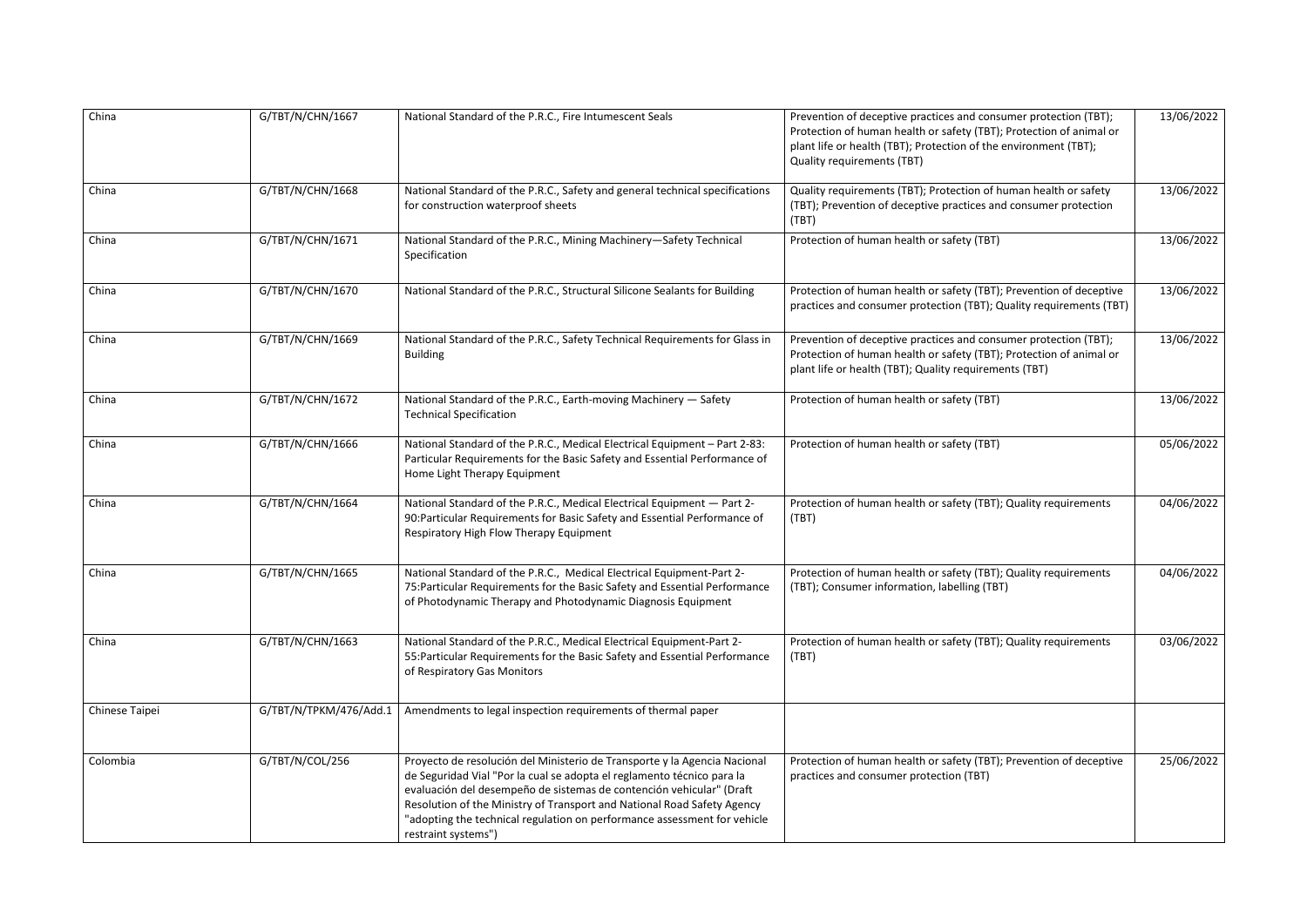| Colombia   | G/TBT/N/COL/255       | Proyecto de resolución del Ministerio de Salud y Protección Social "Por el<br>cual se establecen los requisitos técnicos para producción, importación y<br>comercialización de arroz, harina de maíz, harina de trigo y alimentos<br>procesados, con fortificación obligatoria para consumo humano, tanto de<br>producción nacional como importados" (Draft Resolution of the Ministry of<br>Health and Social Welfare establishing the technical requirements for the<br>production, import and marketing of domestic and imported rice, maize<br>(corn) flour, wheat flour and processed foods, with mandatory fortification<br>for human consumption) (9 pages, in Spanish) | Protection of human health or safety (TBT)                                                                     | 06/06/2022 |
|------------|-----------------------|--------------------------------------------------------------------------------------------------------------------------------------------------------------------------------------------------------------------------------------------------------------------------------------------------------------------------------------------------------------------------------------------------------------------------------------------------------------------------------------------------------------------------------------------------------------------------------------------------------------------------------------------------------------------------------|----------------------------------------------------------------------------------------------------------------|------------|
| Colombia   | G/TBT/N/COL/254       | Proyecto de resolución del Ministerio de Transporte "Por la cual se expande<br>el reglamento técnico aplicable a sistemas de frenado y sus componentes<br>para uso en vehículos automotores, remolques y semirremolques y se<br>dictan otras disposiciones" (Draft Resolution of the Ministry of Transport<br>expanding the technical regulations applicable to braking systems and their<br>components for use in motor vehicles, trailers and semi-trailers and<br>introducing other provisions) (28 pages, in Spanish)                                                                                                                                                      | Protection of human health or safety (TBT); Prevention of deceptive<br>practices and consumer protection (TBT) | 06/06/2022 |
| Costa Rica | G/TBT/N/CRI/71/Add.3  | RTCR 405:2007 Reglamento para Registro, Clasificación, Importación, y<br>Control de Equipo y Material Biomédico (Costa Rican Technical Regulation<br>(RTCR) No. 405:2007 "Regulations for the Registration, Classification,<br>Importation and Inspection of Biomedical Equipment and Material") (19<br>pages, in Spanish)                                                                                                                                                                                                                                                                                                                                                     |                                                                                                                |            |
| Ecuador    | G/TBT/N/ECU/239/Add.3 | Draft Technical Regulation of the Ecuadorian Standardization Institute<br>(PRTE INEN) No. 194, "Padlocks. Security level and corrosion resistance",<br>and Amendment No. 1 thereto.                                                                                                                                                                                                                                                                                                                                                                                                                                                                                            |                                                                                                                |            |
| Ecuador    | G/TBT/N/ECU/285/Add.2 | Repeal of Ecuadorian Standardization Institute Technical Regulation (RTE<br>INEN) No. 254, "Silvered flat glass mirrors".                                                                                                                                                                                                                                                                                                                                                                                                                                                                                                                                                      |                                                                                                                |            |
| Egypt      | G/TBT/N/EGY/114/Add.2 | Ministerial Decree No. 195/2022                                                                                                                                                                                                                                                                                                                                                                                                                                                                                                                                                                                                                                                |                                                                                                                |            |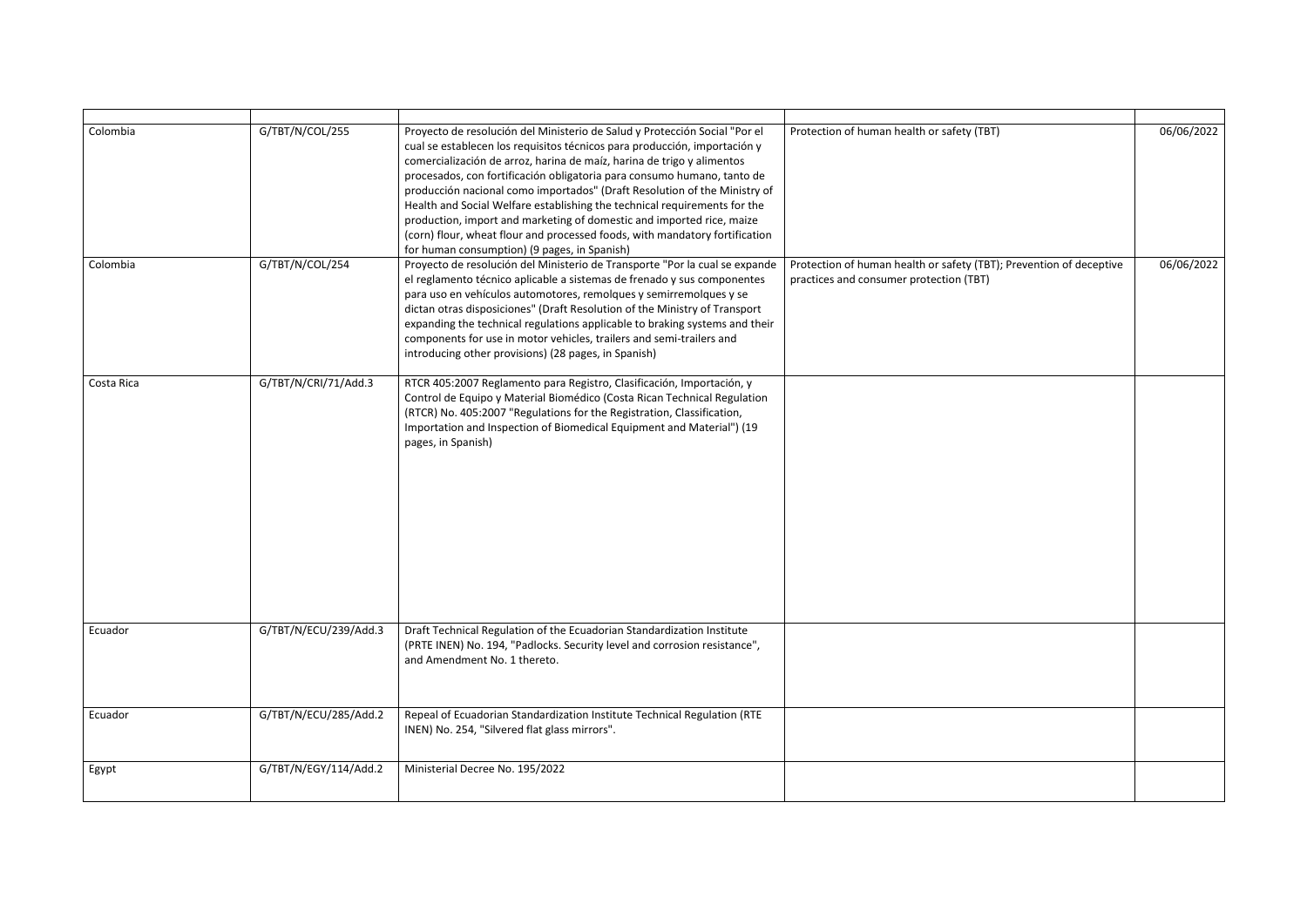| Egypt                 | G/TBT/N/EGY/313/Add.2  | Requirements for the importation of meat, poultry and their products, milk<br>and dairy products applied by the General Organization for Veterinary<br>services (GOVS) at the Ministry of Agriculture and Land Reclamation<br>(MoALR).                                                                                                       |                                                                                                                                          |            |
|-----------------------|------------------------|----------------------------------------------------------------------------------------------------------------------------------------------------------------------------------------------------------------------------------------------------------------------------------------------------------------------------------------------|------------------------------------------------------------------------------------------------------------------------------------------|------------|
| European Union        | G/TBT/N/EU/887         | Draft Commission Implementing Regulation laying down rules for the<br>application of Directive 2014/90/EU of the European Parliament and of the<br>Council, as regards design, construction and performance requirements and<br>testing standards for marine equipment and repealing Implementing<br>Regulation (EU) 2021/1158               | Protection of the environment (TBT); Protection of human health or<br>safety (TBT); Reducing trade barriers and facilitating trade (TBT) | 12/06/2022 |
| <b>European Union</b> | G/TBT/N/EU/886         | Draft Commission Regulation (EU) /of XXX amending Annexes III and VI<br>to Regulation (EC) No 1223/2009 of the European Parliament and of the<br>Council                                                                                                                                                                                     | Protection of human health or safety (TBT)                                                                                               | 11/06/2022 |
| European Union        | G/TBT/N/EU/885         | Proposal for a Regulation of the European Parliament and of the Council on<br>general product safety, amending Regulation (EU) No 1025/2012 of the<br>European Parliament and of the Council, and repealing Council Directive<br>87/357/EEC and Directive 2001/95/EC of the European Parliament and of<br>the Council (COM(2021) 346 final)  | Prevention of deceptive practices and consumer protection (TBT);<br>Protection of human health or safety (TBT)                           | 10/07/2022 |
| <b>European Union</b> | G/TBT/N/EEC/413/Corr.1 | Draft Commission Implementing Regulation laying down rules for the<br>application of Regulation (EU) 2019/2144 of the European Parliament and<br>of the Council as regards uniform procedures and technical specifications<br>for the type-approval of fully automated motor vehicles with regard to their<br>automated driving system (ADS) | Other (TBT)                                                                                                                              |            |
| European Union        | G/TBT/N/EU/884         | Draft Commission Implementing Regulation laying down rules for the<br>application of Regulation (EU) 2019/2144 of the European Parliament and<br>of the Council as regards uniform procedures and technical specifications<br>for the type-approval of fully automated motor vehicles with regard to their<br>automated driving system (ADS) | Other (TBT)                                                                                                                              | 04/06/2022 |
| France                | G/TBT/N/FRA/224        | Décret relatif à l'interdiction de certains récipients pour aliments en<br>plastique à usage unique constitués de plastique expansé ou extrudé<br>(Decree banning certain single-use plastic food receptacles made of<br>expanded or extruded plastic) (2 page(s), in French)                                                                | Protection of the environment (TBT)                                                                                                      | 13/06/2022 |
| Ghana                 | G/TBT/N/GHA/20         | Road Vehicles - Requirements for Imported Used Vehicle                                                                                                                                                                                                                                                                                       | <b>Quality requirements (TBT)</b>                                                                                                        | 18/06/2022 |
| Indonesia             | G/TBT/N/IDN/139/Add.1  | Draft of Minister of Religious Affairs Number _ of _ Regarding<br>International Cooperation on Halal Product Assurance                                                                                                                                                                                                                       |                                                                                                                                          |            |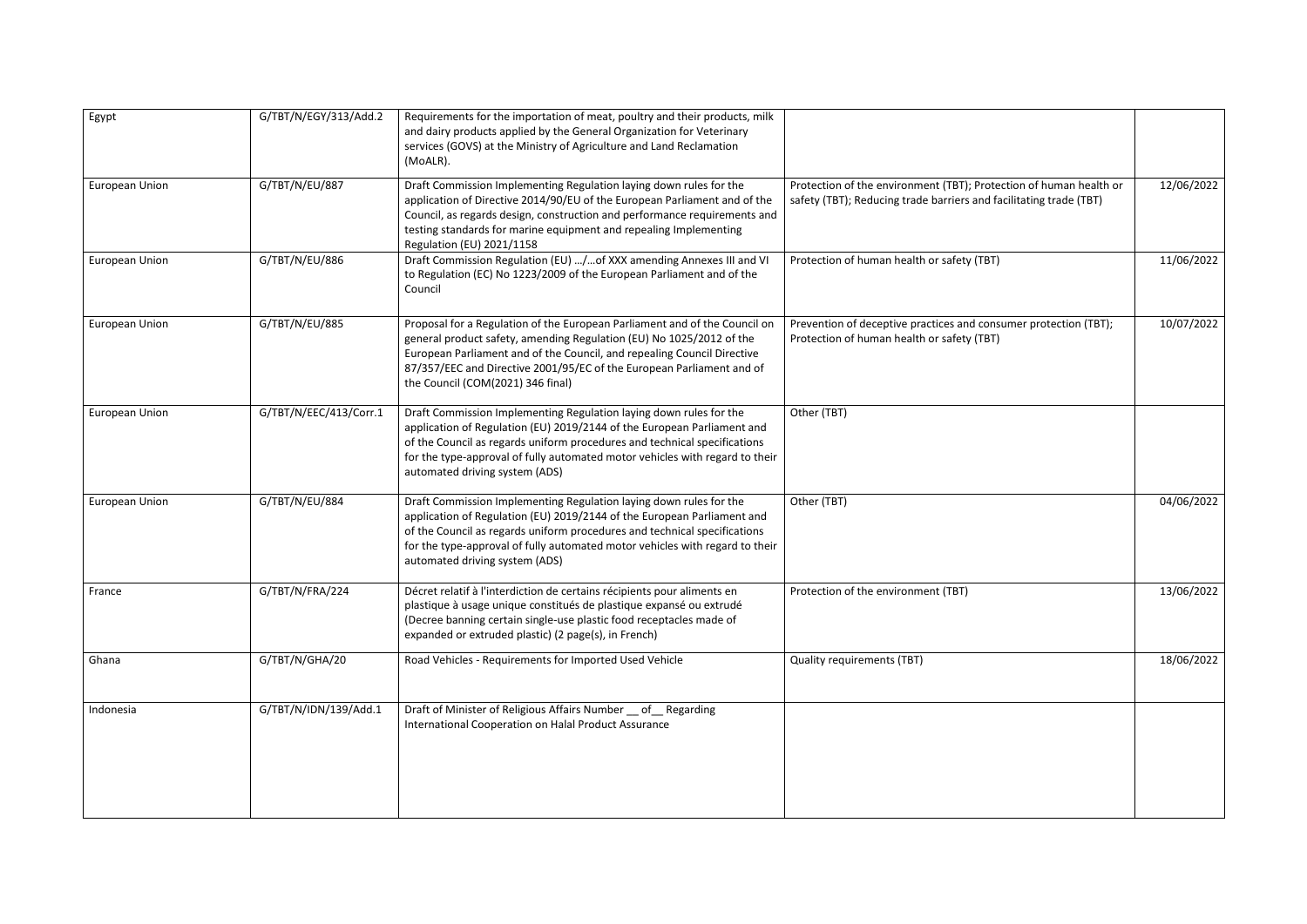| Israel |                          | SI 69 - Household and similar electrical appliances: Storage water heaters -  |                                                                     |            |
|--------|--------------------------|-------------------------------------------------------------------------------|---------------------------------------------------------------------|------------|
|        | G/TBT/N/ISR/1097/Rev.1/A | General and performance requirements; SI 900 part 2.21 - Household and        |                                                                     |            |
|        | dd.1                     | similar electrical appliances - Safety: Particular requirements for storage   |                                                                     |            |
|        |                          | water heaters                                                                 |                                                                     |            |
| Israel | G/TBT/N/ISR/1192/Add.1   | SI 285 - Fermented milk products                                              | Protection of human health or safety (TBT); Consumer information,   |            |
|        |                          |                                                                               | labelling (TBT)                                                     |            |
| Israel | G/TBT/N/ISR/1204/Add.1   | SI 60669 part 1 - Switches for household and similar fixed electrical         | Protection of human health or safety (TBT)                          |            |
|        |                          | installations: General requirements                                           |                                                                     |            |
| Israel | G/TBT/N/ISR/1226/Add.1   | SI 27 - Non-reinforced and reinforced concrete cylindrical pipes              | Reducing trade barriers and facilitating trade (TBT)                |            |
| Israel | G/TBT/N/ISR/1223/Add.1   | SI 1038 part 2.1 - Residual current operated circuit-breakers with integral   |                                                                     |            |
|        |                          | overcurrent protection for household and similar uses (RCBO's):               |                                                                     |            |
|        |                          | Applicability of the general rules to RCBO's functionally independent of line |                                                                     |            |
|        |                          | voltage                                                                       |                                                                     |            |
| Italy  | G/TBT/N/ITA/36           | Regulation on the end-of-waste status of inert construction and demolition    | Protection of the environment (TBT)                                 | 15/06/2022 |
|        |                          | waste and other inert waste of mineral origin, pursuant to Article 184b(2) of |                                                                     |            |
|        |                          | Legislative Decree No 152 of 3 April 2006                                     |                                                                     |            |
|        |                          |                                                                               |                                                                     |            |
| Japan  | G/TBT/N/JPN/737          | Partial Amendment of Regulations for Radio Equipment, etc.                    | Other (TBT)                                                         |            |
|        |                          |                                                                               |                                                                     |            |
| Japan  | G/TBT/N/JPN/736          | Partial amendment to the Minimum Requirements for Biological Products         | Other (TBT)                                                         | 27/05/2022 |
|        |                          |                                                                               |                                                                     |            |
|        |                          |                                                                               |                                                                     |            |
| Japan  | G/TBT/N/JPN/735          | Revisions of the Enforcement Ordinance, Regulation and the Notification of    | Other (TBT)                                                         | 20/06/2022 |
|        |                          | the Ministry of Economy, Trade and Industry (METI) under the Act on the       |                                                                     |            |
|        |                          | <b>Rational Use of Energy</b>                                                 |                                                                     |            |
| Japan  | G/TBT/N/JPN/734          | Revision to Regulation on Safety of Containers                                | Other (TBT)                                                         | 13/06/2022 |
|        |                          |                                                                               |                                                                     |            |
| Japan  | G/TBT/N/JPN/733          | Partial amendment to the Minimum Requirements for Biological Products         | Other (TBT)                                                         | 07/05/2022 |
|        |                          |                                                                               |                                                                     |            |
|        |                          |                                                                               |                                                                     |            |
| Kenya  | G/TBT/N/BDI/233,         | DEAS 1087: 2022, Flavored coffee - Specification                              | Reducing trade barriers and facilitating trade (TBT); Quality       | 06/06/2022 |
|        | G/TBT/N/KEN/1244,        |                                                                               | requirements (TBT); Protection of the environment (TBT); Protection |            |
|        | G/TBT/N/RWA/659,         |                                                                               | of human health or safety (TBT); Prevention of deceptive practices  |            |
|        | G/TBT/N/TZA/734,         |                                                                               | and consumer protection (TBT); Consumer information, labelling      |            |
|        | G/TBT/N/UGA/1579         |                                                                               | (TBT)                                                               |            |
| Kenya  | G/TBT/N/BDI/234,         | DEAS 1088: 2022, Liquid coffee - Specification                                | Reducing trade barriers and facilitating trade (TBT); Consumer      | 06/06/2022 |
|        | G/TBT/N/KEN/1245,        |                                                                               | information, labelling (TBT); Prevention of deceptive practices and |            |
|        | G/TBT/N/RWA/660,         |                                                                               | consumer protection (TBT); Protection of human health or safety     |            |
|        | G/TBT/N/TZA/735,         |                                                                               | (TBT); Quality requirements (TBT)                                   |            |
|        | G/TBT/N/UGA/1580         |                                                                               |                                                                     |            |
| Kenya  | G/TBT/N/BDI/231,         | DEAS 1090: 2022, Coffee industry - Code of practice                           | Reducing trade barriers and facilitating trade (TBT); Consumer      | 06/06/2022 |
|        | G/TBT/N/KEN/1242,        |                                                                               | information, labelling (TBT); Prevention of deceptive practices and |            |
|        | G/TBT/N/RWA/657,         |                                                                               | consumer protection (TBT); Protection of human health or safety     |            |
|        | G/TBT/N/TZA/732,         |                                                                               | (TBT); Quality requirements (TBT)                                   |            |
|        | G/TBT/N/UGA/1577         |                                                                               |                                                                     |            |
| Kenya  | G/TBT/N/BDI/232,         | DEAS 1089: 2022, Coffee premix - Specification                                | Reducing trade barriers and facilitating trade (TBT); Consumer      | 06/06/2022 |
|        | G/TBT/N/KEN/1243,        |                                                                               | information, labelling (TBT); Prevention of deceptive practices and |            |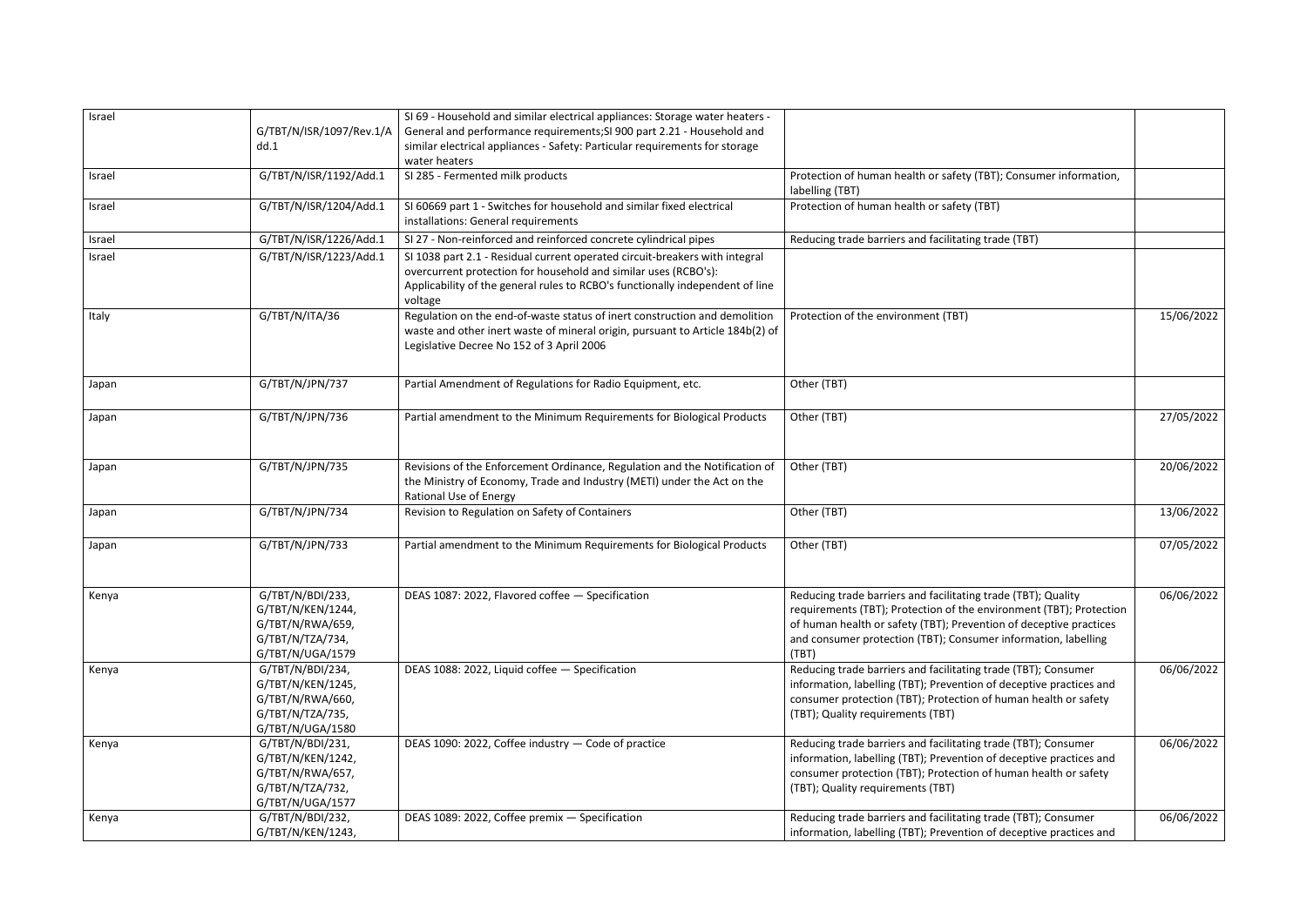|                      | G/TBT/N/RWA/658,<br>G/TBT/N/TZA/733,<br>G/TBT/N/UGA/1578                                                                                 |                                                                                                                              | consumer protection (TBT); Protection of human health or safety<br>(TBT); Quality requirements (TBT)                                                                                 |            |
|----------------------|------------------------------------------------------------------------------------------------------------------------------------------|------------------------------------------------------------------------------------------------------------------------------|--------------------------------------------------------------------------------------------------------------------------------------------------------------------------------------|------------|
| Kenya                | G/TBT/N/KEN/1240                                                                                                                         | DKS 2416-3:2022 Information technology - learning, education and<br>training Part 3: Network components to support eLearning | <b>Quality requirements (TBT)</b>                                                                                                                                                    | 04/06/2022 |
| Kenya                | G/TBT/N/KEN/1241                                                                                                                         | DKS 2948-1:2022 Safe play environment for children - Guidelines Part 1:<br><b>General Playground Considerations</b>          | <b>Quality requirements (TBT)</b>                                                                                                                                                    | 04/06/2022 |
| Korea, Republic of   | G/TBT/N/KOR/1069                                                                                                                         | Draft Enactment of the ME Public notice on Labeling and Advertising of<br><b>Consumer Chemical Products</b>                  | Consumer information, labelling (TBT); Protection of human health<br>or safety (TBT); Prevention of deceptive practices and consumer<br>protection (TBT)                             | 07/06/2022 |
| Korea, Republic of   | G/TBT/N/KOR/1068                                                                                                                         | Proposed amendments to the "Standards and Specifications for Hygiene<br>Products"                                            | Protection of human health or safety (TBT)                                                                                                                                           | 25/06/2022 |
| Korea, Republic of   | G/TBT/N/KOR/1067                                                                                                                         | Regulation on Safety of Pharmaceuticals, etc.                                                                                | Other (TBT); Protection of human health or safety (TBT)                                                                                                                              | 18/06/2022 |
| Korea, Republic of   | G/TBT/N/KOR/1066                                                                                                                         | Draft of Full Amendment to the "Notification on Warning Images and<br>Messages on Smoking"                                   | Protection of human health or safety (TBT)                                                                                                                                           | 10/06/2022 |
| Kuwait, the State of | G/TBT/N/ARE/530,<br>G/TBT/N/BHR/624,<br>G/TBT/N/KWT/590,<br>G/TBT/N/OMN/459,<br>G/TBT/N/QAT/611,<br>G/TBT/N/SAU/1237,<br>G/TBT/N/YEM/218 | Updating of UAE GCC Technical Regulation Chilled and Frozen Marinated<br>Meat                                                | Prevention of deceptive practices and consumer protection (TBT);<br>Consumer information, labelling (TBT); Protection of human health<br>or safety (TBT); Quality requirements (TBT) | 27/06/2022 |
| Kuwait, the State of | G/TBT/N/ARE/526,<br>G/TBT/N/BHR/623,<br>G/TBT/N/KWT/589,<br>G/TBT/N/OMN/458,<br>G/TBT/N/QAT/610,<br>G/TBT/N/SAU/1236,<br>G/TBT/N/YEM/217 | Green Coffee Bean                                                                                                            |                                                                                                                                                                                      | 20/06/2022 |
| Kuwait, the State of | G/TBT/N/ARE/525,<br>G/TBT/N/BHR/622,<br>G/TBT/N/KWT/588,<br>G/TBT/N/OMN/457,<br>G/TBT/N/QAT/609,<br>G/TBT/N/SAU/1235,<br>G/TBT/N/YEM/216 | Updating the UAE GCC Technical Regulation "Microbiological Criteria For<br>Foodstuffs"                                       | Protection of human health or safety (TBT)                                                                                                                                           | 12/06/2022 |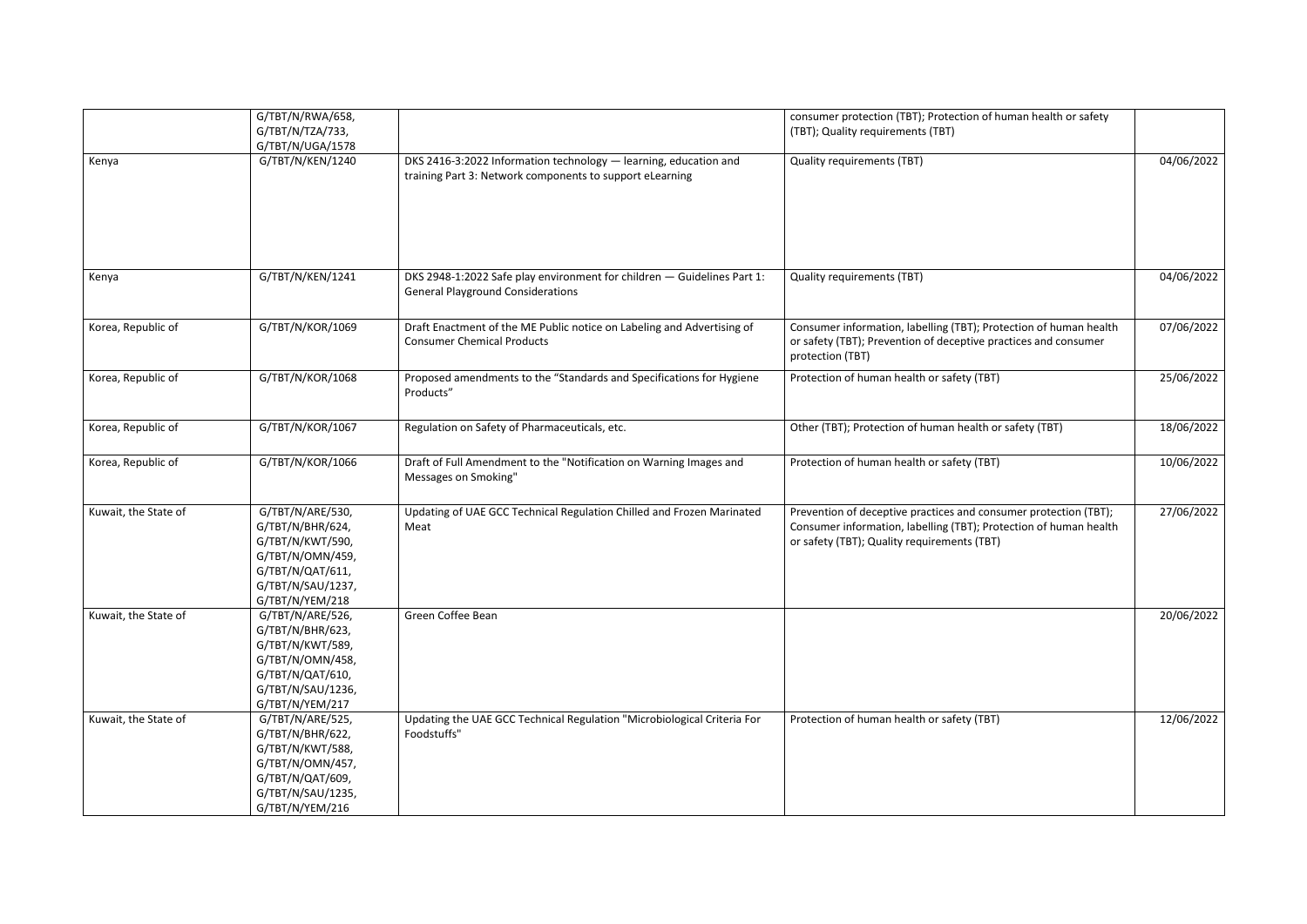| Lithuania | G/TBT/N/LTU/42/Add.1 | Draft Law on control of tobacco, tobacco products and related products of<br>the Republic of Lithuania on amendment of Article 9(2), No. XIIIP-3849(3), 1<br>page, Lithuanian (hereinafter - Draft Law).                                                                                     | Other (TBT) |
|-----------|----------------------|----------------------------------------------------------------------------------------------------------------------------------------------------------------------------------------------------------------------------------------------------------------------------------------------|-------------|
| Lithuania | G/TBT/N/LTU/45       | Change of the The List of Construction Products Subject to Regulation<br>approved on 24 January 2022 by the Order No. D1-15 of the Minister of the<br>Environment of the Republic of Lithuania (1 pages, in Lithuanian).                                                                     | Other (TBT) |
| Lithuania | G/TBT/N/LTU/46       | Draft Order of the Minister of Environment of the Republic of Lithuania "On<br>Exceptional Requirements Applicable to the Market of the Republic of<br>Lithuania for the Supply of Construction Products Listed in the List of<br>Regulated Construction Products" (1 pages, in Lithuanian). | Other (TBT) |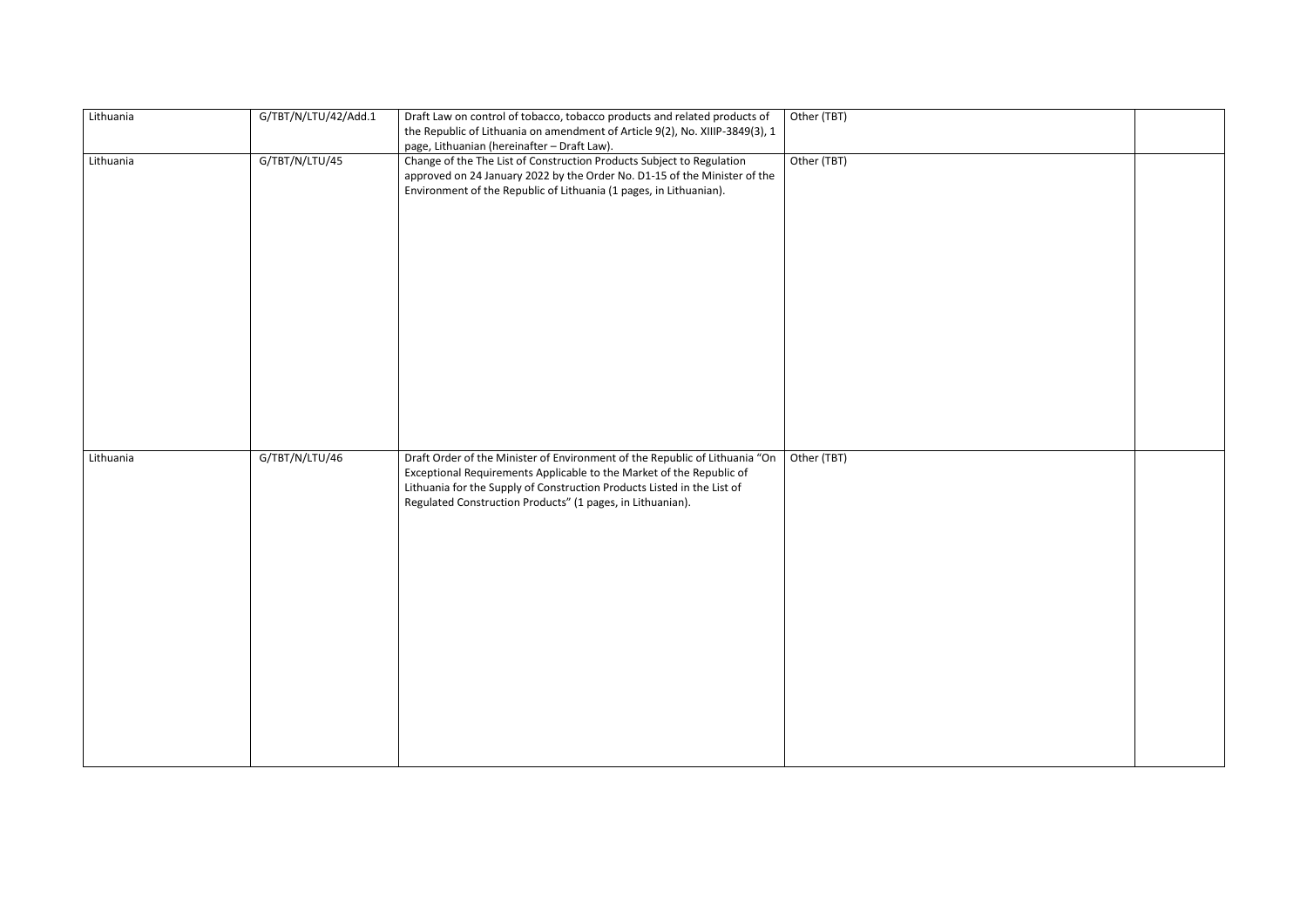| Lithuania | G/TBT/N/LTU/44        | Draft Order of the Minister for Environment of the Republic of Lithuania<br>amending the Order No D1-901 of the Minister for Environment of the<br>Republic of Lithuania of 10 December 2015 approving the Technical<br>Construction Regulation STR 1.01.04:2015 "Assessment, verification of<br>constancy of performance of construction products for which there are no<br>harmonized technical specifications and declaration of performance of such<br>products. Designation of testing laboratories and certification bodies.<br>National Technical Assessments and designation and notification of<br>Technical Assessment Bodies" (hereinafter referred to as Draft Order).                                        | Other (TBT)                                                                                                                           |            |
|-----------|-----------------------|---------------------------------------------------------------------------------------------------------------------------------------------------------------------------------------------------------------------------------------------------------------------------------------------------------------------------------------------------------------------------------------------------------------------------------------------------------------------------------------------------------------------------------------------------------------------------------------------------------------------------------------------------------------------------------------------------------------------------|---------------------------------------------------------------------------------------------------------------------------------------|------------|
| Mexico    | G/TBT/N/MEX/509       | PROYECTO de Norma Oficial Mexicana PROY-NOM-257-SE-2021, Bebidas<br>alcohólicas-Raicilla-Denominación, especificaciones, información comercial<br>y métodos de prueba (Draft Mexican Official Standard PROY-NOM-257-SE-<br>2021, Alcoholic beverages - Raicilla - Designations, specifications,<br>commercial information and test methods) (20 pages, in Spanish)                                                                                                                                                                                                                                                                                                                                                        | Consumer information, labelling (TBT); Prevention of deceptive<br>practices and consumer protection (TBT); Quality requirements (TBT) | 27/06/2022 |
| Mexico    | G/TBT/N/MEX/489/Add.1 | PROYECTO de Norma Oficial Mexicana PROY-NOM-236-SE-2020, Vehículos<br>automotores-Condiciones fisicomecánicas de los vehículos con peso bruto<br>vehicular que no exceda 3,857 kg (Draft Mexican Official Standard PROY-<br>NOM-236-SE-2020, Motor vehicles - Physical and mechanical conditions of<br>vehicles with a gross vehicle weight not exceeding 3,857 kg)                                                                                                                                                                                                                                                                                                                                                       |                                                                                                                                       |            |
| Mexico    | G/TBT/N/MEX/461/Add.1 | PROYECTO de Norma Oficial Mexicana PROY-NOM-127-SSA1-2017, Agua<br>para uso y consumo humano. Límites permisibles de la calidad del agua<br>(Draft Mexican Official Standard PROY-NOM-127-SSA1-2017, Water for<br>human use and consumption. Permissible limits for water quality) Reason<br>for Addendum:                                                                                                                                                                                                                                                                                                                                                                                                                |                                                                                                                                       |            |
| Mexico    | G/TBT/N/MEX/458/Add.2 | Proyecto de Norma Oficial Mexicana PROY-NOM-086-1-SCFI-2018,<br>"Industria hulera-Llantas nuevas, de construcción radial para vehículos de<br>peso bruto vehicular superior a 4 536 kg y llantas de construcción diagonal<br>de cualquier capacidad de carga-Especificaciones de seguridad, métodos de<br>prueba e información comercial (cancelara a la NOM-086-1-SCFI-2011)"<br>(Draft Mexican Official Standard PROY-NOM-086-1-SCFI-2018, "Rubber<br>industry - New radial tyres for vehicles with a gross vehicle weight<br>exceeding 4,536 kg and diagonal tyres of any load capacity - Safety<br>requirements, test methods and commercial information (cancels Mexican<br>Official Standard NOM-086-1-SCFI-2011)") |                                                                                                                                       |            |
| Mongolia  | G/TBT/N/MNG/15        | MNS 6648, Standards for requirements for labeling of prepackaged foods                                                                                                                                                                                                                                                                                                                                                                                                                                                                                                                                                                                                                                                    | National security requirements (TBT); Consumer information,<br>labelling (TBT); Protection of human health or safety (TBT)            | 30/05/2022 |
| Myanmar   | G/TBT/N/MMR/8         | Directive for Labelling of Prepackaged Foods (directive order (8/2022),                                                                                                                                                                                                                                                                                                                                                                                                                                                                                                                                                                                                                                                   | Quality requirements (TBT); Protection of human health or safety<br>(TBT); Consumer information, labelling (TBT)                      |            |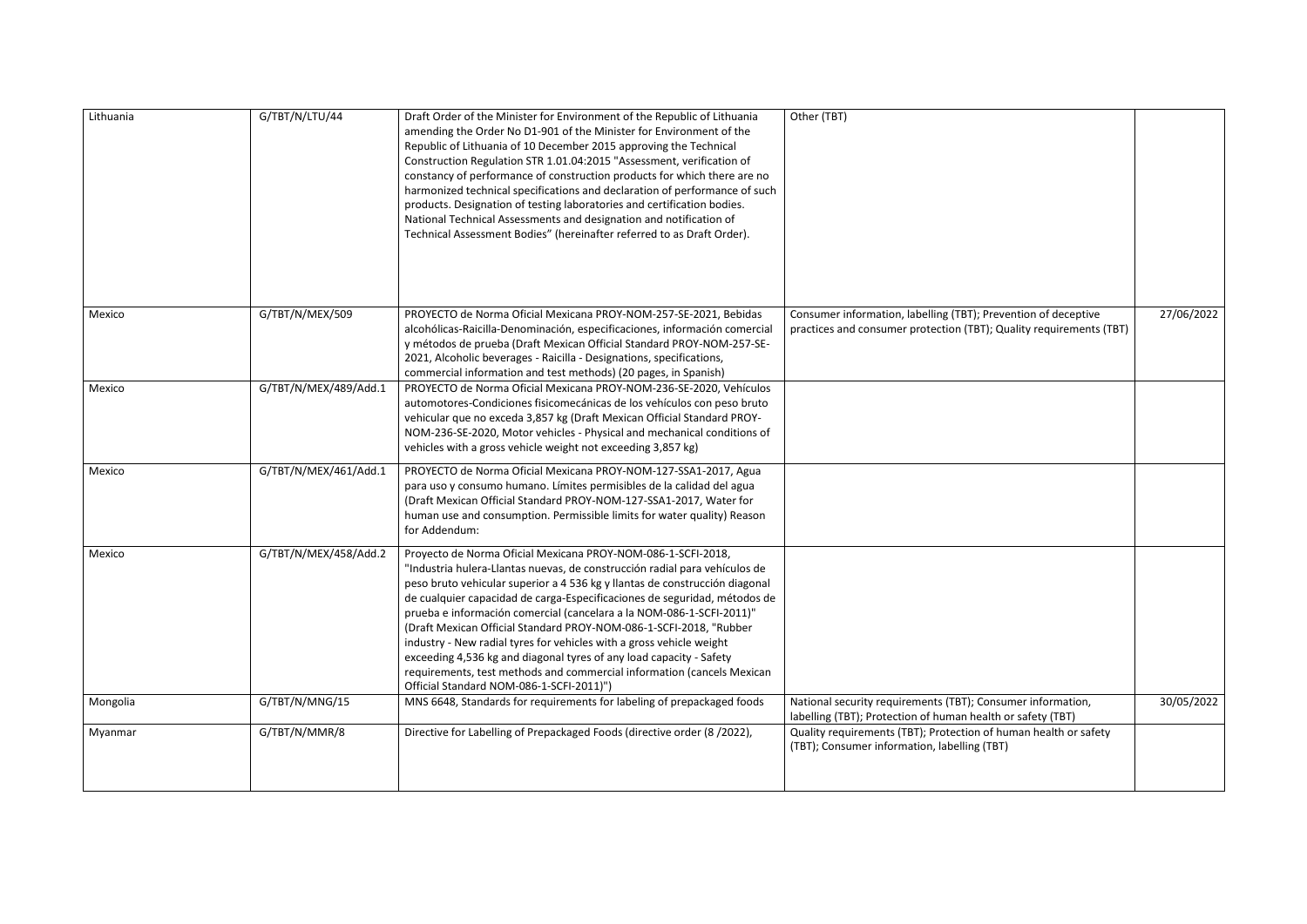| New Zealand | G/TBT/N/NZL/111                                                                                                                          | Transforming Recycling (Part 1: Container Return Scheme) Public<br>consultation<br>documenthttps://environment.govt.nz/publications/transforming-<br>recycling-consultation-document/136 pages in English (relevant pages on<br>the Container Return Scheme proposal are pages 1-61, and Appendix<br>1) Summary of the Container Return Scheme<br>proposalhttps://environment.govt.nz/assets/publications/Container-<br>Return-Scheme-Snapshot-of-the-Consultation.pdf8 pages in English | Protection of the environment (TBT)                                                                                                                                                  | 27/06/2022 |
|-------------|------------------------------------------------------------------------------------------------------------------------------------------|------------------------------------------------------------------------------------------------------------------------------------------------------------------------------------------------------------------------------------------------------------------------------------------------------------------------------------------------------------------------------------------------------------------------------------------------------------------------------------------|--------------------------------------------------------------------------------------------------------------------------------------------------------------------------------------|------------|
| Oman        | G/TBT/N/ARE/530,<br>G/TBT/N/BHR/624,<br>G/TBT/N/KWT/590,<br>G/TBT/N/OMN/459,<br>G/TBT/N/QAT/611,<br>G/TBT/N/SAU/1237,<br>G/TBT/N/YEM/218 | Updating of UAE GCC Technical Regulation Chilled and Frozen Marinated<br>Meat                                                                                                                                                                                                                                                                                                                                                                                                            | Prevention of deceptive practices and consumer protection (TBT);<br>Consumer information, labelling (TBT); Protection of human health<br>or safety (TBT); Quality requirements (TBT) | 27/06/2022 |
| Oman        | G/TBT/N/ARE/526,<br>G/TBT/N/BHR/623,<br>G/TBT/N/KWT/589,<br>G/TBT/N/OMN/458,<br>G/TBT/N/QAT/610,<br>G/TBT/N/SAU/1236,<br>G/TBT/N/YEM/217 | Green Coffee Bean                                                                                                                                                                                                                                                                                                                                                                                                                                                                        |                                                                                                                                                                                      | 20/06/2022 |
| Oman        | G/TBT/N/ARE/525,<br>G/TBT/N/BHR/622,<br>G/TBT/N/KWT/588,<br>G/TBT/N/OMN/457,<br>G/TBT/N/QAT/609,<br>G/TBT/N/SAU/1235,<br>G/TBT/N/YEM/216 | Updating the UAE GCC Technical Regulation "Microbiological Criteria For<br>Foodstuffs"                                                                                                                                                                                                                                                                                                                                                                                                   | Protection of human health or safety (TBT)                                                                                                                                           | 12/06/2022 |
| Paraguay    | G/TBT/N/PRY/132                                                                                                                          | Proyecto de Resolución del Grupo Mercado Común "Modificación de las<br>Resoluciones GMC Nº 50/97, 08/06, 09/06, 02/08, 63/18 sobre Aditivos<br>Alimentarios" (Draft Common Market Group (GMC) Resolution<br>"Amendment to GMC Resolutions Nos. 50/97, 08/06, 09/06, 02/08 and<br>63/18 on food additives") (3 pages, in Spanish)                                                                                                                                                         | Protection of human health or safety (TBT); Quality requirements<br>(TBT)                                                                                                            | 07/06/2022 |
| Peru        | G/TBT/N/PER/141                                                                                                                          | Decreto Supremo Nº 004-2022-MIDAGRI, que modifica el Reglamento de la<br>Leche y Productos Lácteos, aprobado mediante Decreto Supremo Nº 007-<br>2017-MINAGRI (Supreme Decree No. 004-2022-MIDAGRI amending<br>regulations on milk and milk products, approved by Supreme Decree No.<br>007-2017-MINAGRI) (3 pages, in Spanish)                                                                                                                                                          | Other (TBT)                                                                                                                                                                          |            |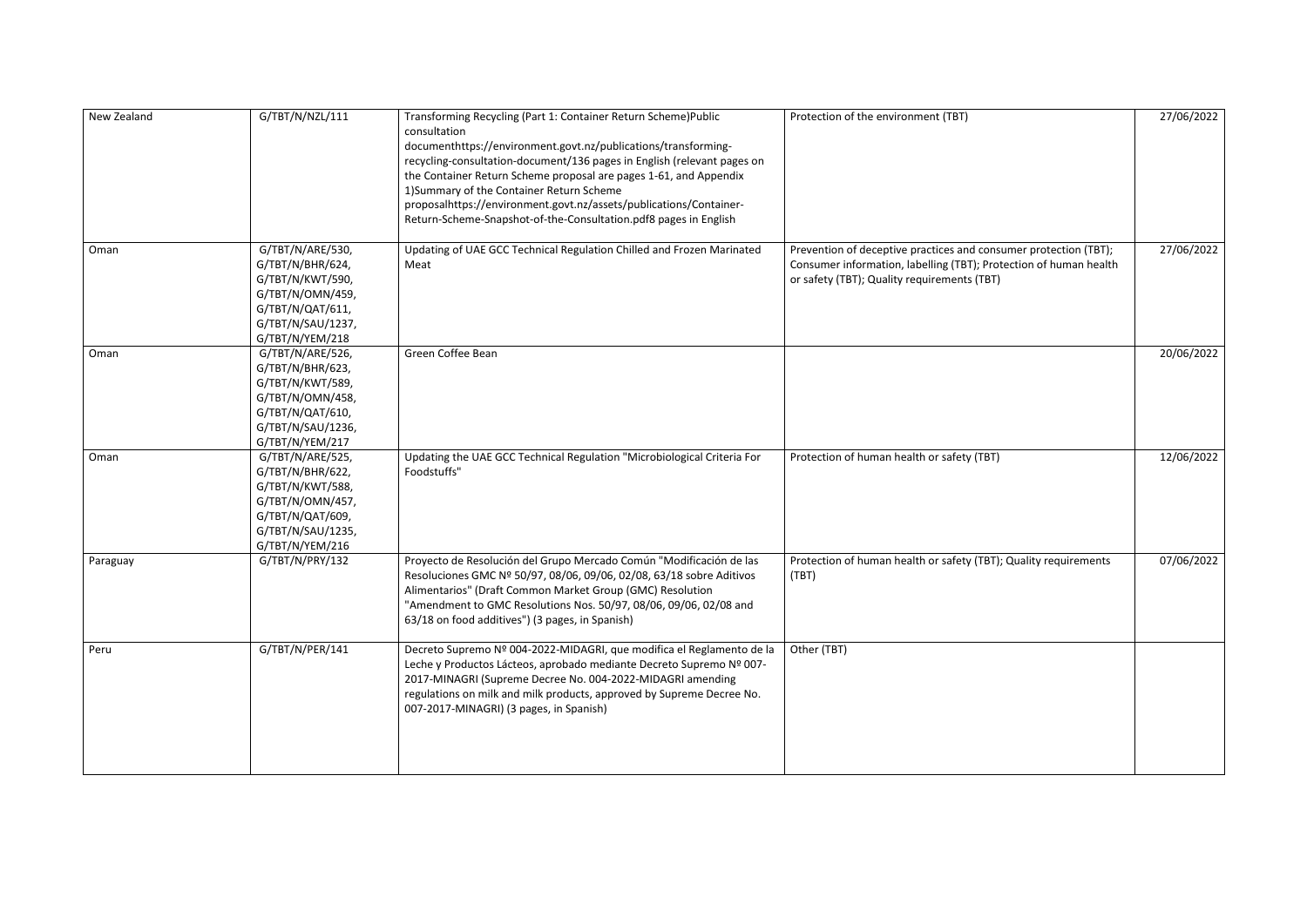| Peru                      | G/TBT/N/PER/140                                                                                                                          | Proyecto de Decreto Supremo que modifica el Reglamento de Inocuidad<br>Agroalimentaria aprobado por el artículo 1 del Decreto Supremo Nº 004-<br>2011-AG (Draft Supreme Decree amending the Regulation on Agri-Food<br>Safety, approved by Article 1 of Supreme Decree No. 004-2011-AG) (8<br>pages, in Spanish)                                                   | Other (TBT)                                                                                                                                                                          | 07/06/2022 |
|---------------------------|------------------------------------------------------------------------------------------------------------------------------------------|--------------------------------------------------------------------------------------------------------------------------------------------------------------------------------------------------------------------------------------------------------------------------------------------------------------------------------------------------------------------|--------------------------------------------------------------------------------------------------------------------------------------------------------------------------------------|------------|
| Philippines               | G/TBT/N/PHL/287                                                                                                                          | Guidelines on Labeling Requirements of Drug Products under Maximum<br>Retail Price (MRP)                                                                                                                                                                                                                                                                           | Reducing trade barriers and facilitating trade (TBT)                                                                                                                                 | 06/05/2022 |
| Philippines               | G/TBT/N/PHL/286                                                                                                                          | DOH Draft Administrative Order Revised Rules and Regulations on the<br>Licensing of Food Establishments and Registration of Processed Food, and<br>Other Food Products, and for Other Purposes Repealing Administrative<br>Order 2014-0029                                                                                                                         | Protection of human health or safety (TBT)                                                                                                                                           | 30/04/2022 |
| Philippines               | G/TBT/N/PHL/285                                                                                                                          | Guidelines on the Voluntary Certification of Food Contact Articles Used for<br>Prepackaged Processed Food Products                                                                                                                                                                                                                                                 | Protection of human health or safety (TBT)                                                                                                                                           | 30/04/2022 |
| Philippines               | G/TBT/N/PHL/284/Corr.1                                                                                                                   | Implementing the Philippine National Standard Specification of Biofuels -<br>Coconut Methyl Ester (B100), PNS/DOE QS 002:2021                                                                                                                                                                                                                                      |                                                                                                                                                                                      |            |
| Qatar                     | G/TBT/N/ARE/530,<br>G/TBT/N/BHR/624,<br>G/TBT/N/KWT/590,<br>G/TBT/N/OMN/459,<br>G/TBT/N/QAT/611,<br>G/TBT/N/SAU/1237,<br>G/TBT/N/YEM/218 | Updating of UAE GCC Technical Regulation Chilled and Frozen Marinated<br>Meat                                                                                                                                                                                                                                                                                      | Prevention of deceptive practices and consumer protection (TBT);<br>Consumer information, labelling (TBT); Protection of human health<br>or safety (TBT); Quality requirements (TBT) | 27/06/2022 |
| Qatar                     | G/TBT/N/ARE/526,<br>G/TBT/N/BHR/623,<br>G/TBT/N/KWT/589,<br>G/TBT/N/OMN/458,<br>G/TBT/N/QAT/610,<br>G/TBT/N/SAU/1236,<br>G/TBT/N/YEM/217 | Green Coffee Bean                                                                                                                                                                                                                                                                                                                                                  |                                                                                                                                                                                      | 20/06/2022 |
| Qatar                     | G/TBT/N/ARE/525,<br>G/TBT/N/BHR/622,<br>G/TBT/N/KWT/588,<br>G/TBT/N/OMN/457,<br>G/TBT/N/QAT/609,<br>G/TBT/N/SAU/1235,<br>G/TBT/N/YEM/216 | Updating the UAE GCC Technical Regulation "Microbiological Criteria For<br>Foodstuffs"                                                                                                                                                                                                                                                                             | Protection of human health or safety (TBT)                                                                                                                                           | 12/06/2022 |
| <b>Russian Federation</b> | G/TBT/N/RUS/130                                                                                                                          | Draft amendments to the Technical Regulation of the Customs Union "On<br>the Safety of Personal Protective Equipment" (CU TR 019/2011) regarding<br>the establishment of forms, schemes, and conformity assessment<br>procedures based on standard conformity assessment schemes approved<br>by the Decision of the Commission Council No. 44 dated April 18, 2018 | Protection of human health or safety (TBT); Prevention of deceptive<br>practices and consumer protection (TBT)                                                                       | 28/06/2022 |
| Rwanda                    | G/TBT/N/BDI/232,<br>G/TBT/N/KEN/1243,                                                                                                    | DEAS 1089: 2022, Coffee premix - Specification                                                                                                                                                                                                                                                                                                                     | Quality requirements (TBT); Protection of human health or safety<br>(TBT); Prevention of deceptive practices and consumer protection                                                 | 06/06/2022 |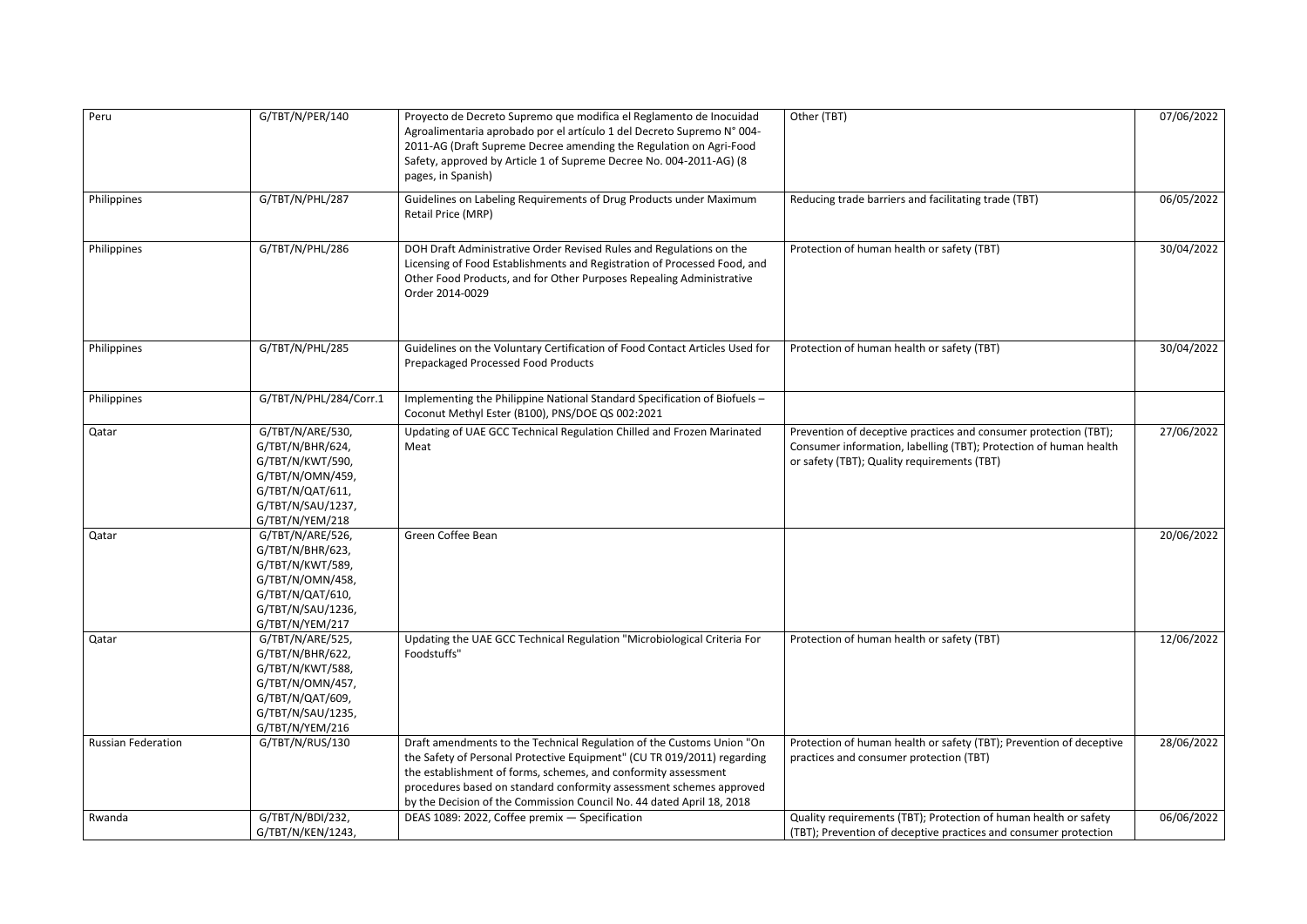|                          | G/TBT/N/RWA/658,      |                                                                         | (TBT); Consumer information, labelling (TBT); Reducing trade         |            |
|--------------------------|-----------------------|-------------------------------------------------------------------------|----------------------------------------------------------------------|------------|
|                          | G/TBT/N/TZA/733,      |                                                                         | barriers and facilitating trade (TBT)                                |            |
|                          | G/TBT/N/UGA/1578      |                                                                         |                                                                      |            |
| Rwanda                   | G/TBT/N/BDI/231,      | DEAS 1090: 2022, Coffee industry - Code of practice                     | Quality requirements (TBT); Protection of human health or safety     | 06/06/2022 |
|                          | G/TBT/N/KEN/1242,     |                                                                         | (TBT); Prevention of deceptive practices and consumer protection     |            |
|                          | G/TBT/N/RWA/657,      |                                                                         | (TBT); Consumer information, labelling (TBT); Reducing trade         |            |
|                          | G/TBT/N/TZA/732,      |                                                                         | barriers and facilitating trade (TBT)                                |            |
|                          | G/TBT/N/UGA/1577      |                                                                         |                                                                      |            |
| Rwanda                   | G/TBT/N/BDI/233,      | DEAS 1087: 2022, Flavored coffee - Specification                        | Consumer information, labelling (TBT); Prevention of deceptive       | 06/06/2022 |
|                          | G/TBT/N/KEN/1244,     |                                                                         | practices and consumer protection (TBT); Protection of human         |            |
|                          | G/TBT/N/RWA/659,      |                                                                         | health or safety (TBT); Protection of the environment (TBT); Quality |            |
|                          | G/TBT/N/TZA/734,      |                                                                         | requirements (TBT); Reducing trade barriers and facilitating trade   |            |
|                          | G/TBT/N/UGA/1579      |                                                                         | (TBT)                                                                |            |
| Rwanda                   | G/TBT/N/BDI/234,      | DEAS 1088: 2022, Liquid coffee - Specification                          | Quality requirements (TBT); Protection of human health or safety     | 06/06/2022 |
|                          | G/TBT/N/KEN/1245,     |                                                                         | (TBT); Prevention of deceptive practices and consumer protection     |            |
|                          | G/TBT/N/RWA/660,      |                                                                         | (TBT); Consumer information, labelling (TBT); Reducing trade         |            |
|                          | G/TBT/N/TZA/735,      |                                                                         | barriers and facilitating trade (TBT)                                |            |
|                          | G/TBT/N/UGA/1580      |                                                                         |                                                                      |            |
| Saudi Arabia, Kingdom of | G/TBT/N/ARE/530,      | Updating of UAE GCC Technical Regulation Chilled and Frozen Marinated   | Prevention of deceptive practices and consumer protection (TBT);     | 27/06/2022 |
|                          | G/TBT/N/BHR/624,      | Meat                                                                    | Consumer information, labelling (TBT); Protection of human health    |            |
|                          | G/TBT/N/KWT/590,      |                                                                         | or safety (TBT); Quality requirements (TBT)                          |            |
|                          | G/TBT/N/OMN/459,      |                                                                         |                                                                      |            |
|                          | G/TBT/N/QAT/611,      |                                                                         |                                                                      |            |
|                          | G/TBT/N/SAU/1237,     |                                                                         |                                                                      |            |
|                          | G/TBT/N/YEM/218       |                                                                         |                                                                      |            |
| Saudi Arabia, Kingdom of | G/TBT/N/ARE/526,      | Green Coffee Bean                                                       | Protection of human health or safety (TBT)                           | 20/06/2022 |
|                          | G/TBT/N/BHR/623,      |                                                                         |                                                                      |            |
|                          | G/TBT/N/KWT/589,      |                                                                         |                                                                      |            |
|                          | G/TBT/N/OMN/458,      |                                                                         |                                                                      |            |
|                          | G/TBT/N/QAT/610,      |                                                                         |                                                                      |            |
|                          | G/TBT/N/SAU/1236,     |                                                                         |                                                                      |            |
|                          | G/TBT/N/YEM/217       |                                                                         |                                                                      |            |
| Saudi Arabia, Kingdom of | G/TBT/N/SAU/984/Add.1 | Importing Food Products to the Kingdom of Saudi Arabia (KSA),           |                                                                      |            |
|                          |                       |                                                                         |                                                                      |            |
|                          |                       | Requirements and Conditions.                                            |                                                                      |            |
|                          |                       |                                                                         |                                                                      |            |
|                          |                       |                                                                         |                                                                      |            |
|                          |                       |                                                                         |                                                                      |            |
|                          |                       |                                                                         |                                                                      |            |
|                          |                       |                                                                         |                                                                      |            |
|                          |                       |                                                                         |                                                                      |            |
|                          |                       |                                                                         |                                                                      |            |
|                          |                       |                                                                         |                                                                      |            |
|                          |                       |                                                                         |                                                                      |            |
|                          |                       |                                                                         |                                                                      |            |
|                          |                       |                                                                         |                                                                      |            |
| Saudi Arabia, Kingdom of | G/TBT/N/ARE/525,      | Updating the UAE GCC Technical Regulation "Microbiological Criteria For | Protection of human health or safety (TBT)                           | 12/06/2022 |
|                          | G/TBT/N/BHR/622,      | Foodstuffs"                                                             |                                                                      |            |
|                          | G/TBT/N/KWT/588,      |                                                                         |                                                                      |            |
|                          | G/TBT/N/OMN/457,      |                                                                         |                                                                      |            |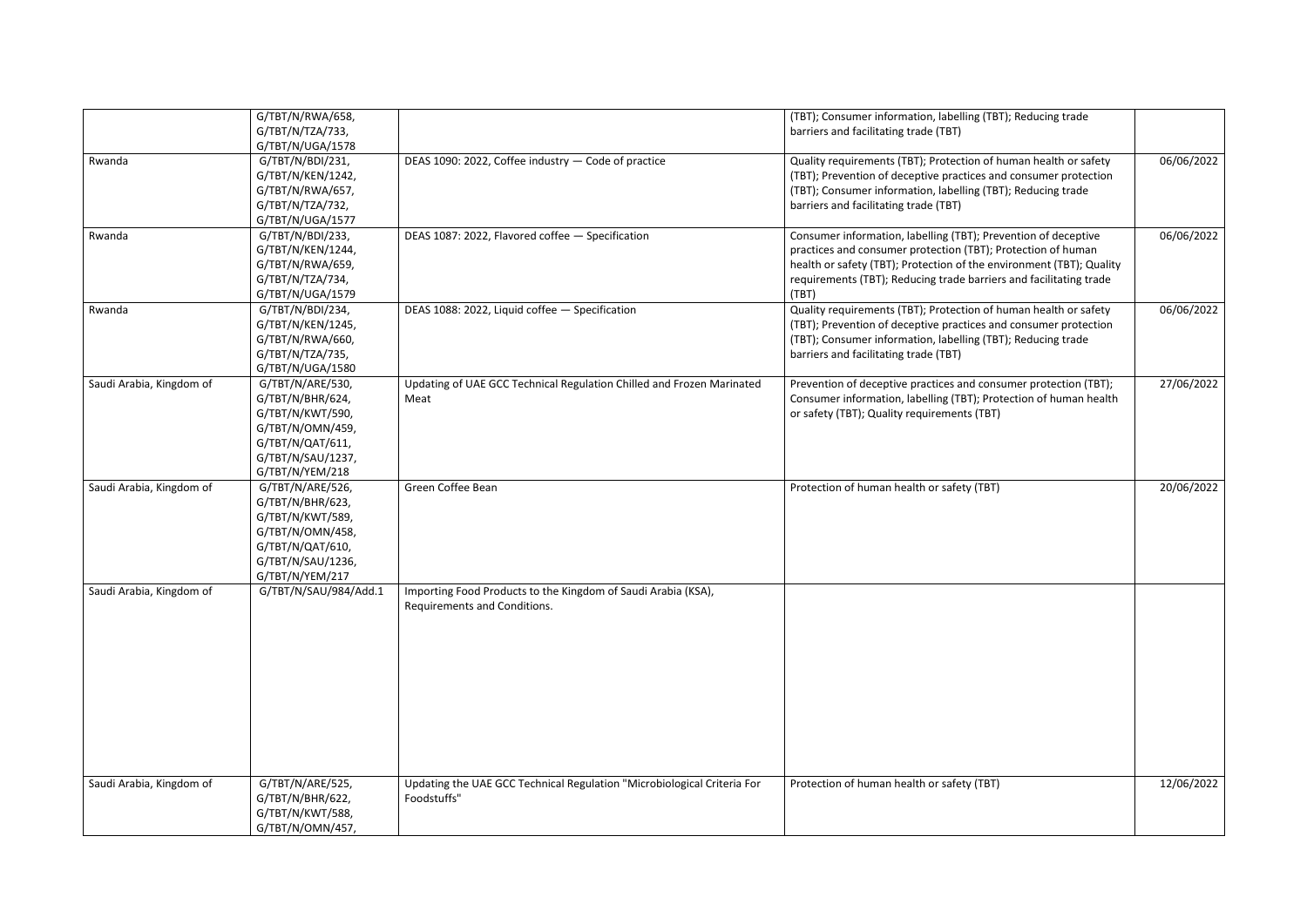|                          | G/TBT/N/QAT/609,<br>G/TBT/N/SAU/1235,<br>G/TBT/N/YEM/216 |                                                                                                                                                                                                                                |                                                                                                                           |            |
|--------------------------|----------------------------------------------------------|--------------------------------------------------------------------------------------------------------------------------------------------------------------------------------------------------------------------------------|---------------------------------------------------------------------------------------------------------------------------|------------|
| Saudi Arabia, Kingdom of | G/TBT/N/SAU/1161/Add.1                                   | <b>Food Supplements</b>                                                                                                                                                                                                        |                                                                                                                           |            |
| Saudi Arabia, Kingdom of | G/TBT/N/SAU/1234                                         | <b>Technical Regulation for Ornaments and Accessories</b>                                                                                                                                                                      | Consumer information, labelling (TBT); Protection of human health<br>or safety (TBT); Protection of the environment (TBT) | 10/06/2022 |
| Singapore                | G/TBT/N/SGP/56/Add.2                                     | Subsidiary Legislations under the Environment Protection Management Act<br>for the restriction in supply of prescribed RAC equipment                                                                                           |                                                                                                                           |            |
| Sweden                   | G/TBT/N/SWE/141                                          | Section 3 of the proposed act amending the Food Act (2006:804)                                                                                                                                                                 | Protection of human health or safety (TBT)                                                                                | 24/06/2022 |
| Sweden                   | G/TBT/N/SWE/143                                          | Act on Tobacco-free nicotine products                                                                                                                                                                                          | Protection of human health or safety (TBT)                                                                                | 24/06/2022 |
| Sweden                   | G/TBT/N/SWE/142                                          | Chapter 2, Section 6 a of the proposed act amending the Act on tobacco<br>and similar products (2018:2088)                                                                                                                     | Protection of human health or safety (TBT)                                                                                | 24/06/2022 |
| Sweden                   | G/TBT/N/SWE/140                                          | Boverket mandatory provisions on changes in Boverket mandatory<br>provisions amending the board's mandatory provisions and general<br>recommendations (2011:10) on the application of European design<br>standards (Eurocodes) | Not specified (TBT)                                                                                                       | 07/06/2022 |
| Switzerland              | G/TBT/N/CHE/268                                          | Draft Energy Efficiency Ordinance                                                                                                                                                                                              | Prevention of deceptive practices and consumer protection (TBT);<br>Protection of the environment (TBT); Other (TBT)      | 21/06/2022 |
| Tanzania                 | G/TBT/N/TZA/745                                          | GDC 4 (1074) DTZS, Packaging - Steel drums - Part 2: Non-removable head<br>drums - Specification, 1st Edition                                                                                                                  | Consumer information, labelling (TBT); Quality requirements (TBT)                                                         | 24/06/2022 |
| Tanzania                 | G/TBT/N/TZA/740                                          | AFDC 19 (1127) DTZS, Raw Walnut Kernels - Specification                                                                                                                                                                        | Consumer information, labelling (TBT); Protection of human health<br>or safety (TBT); Quality requirements (TBT)          | 24/06/2022 |
| Tanzania                 | G/TBT/N/TZA/743                                          | GDC 4 (195) DTZS, Sharps container - Specification, 1st Edition                                                                                                                                                                | Consumer information, labelling (TBT); Quality requirements (TBT)                                                         | 24/06/2022 |
| Tanzania                 | G/TBT/N/TZA/739                                          | AFDC 11 (1290) DTZS, Biotechnology - Biobanking - Process and quality<br>requirements for establishment, maintenance and characterization of<br>mammalian cell lines                                                           | <b>Quality requirements (TBT)</b>                                                                                         | 24/06/2022 |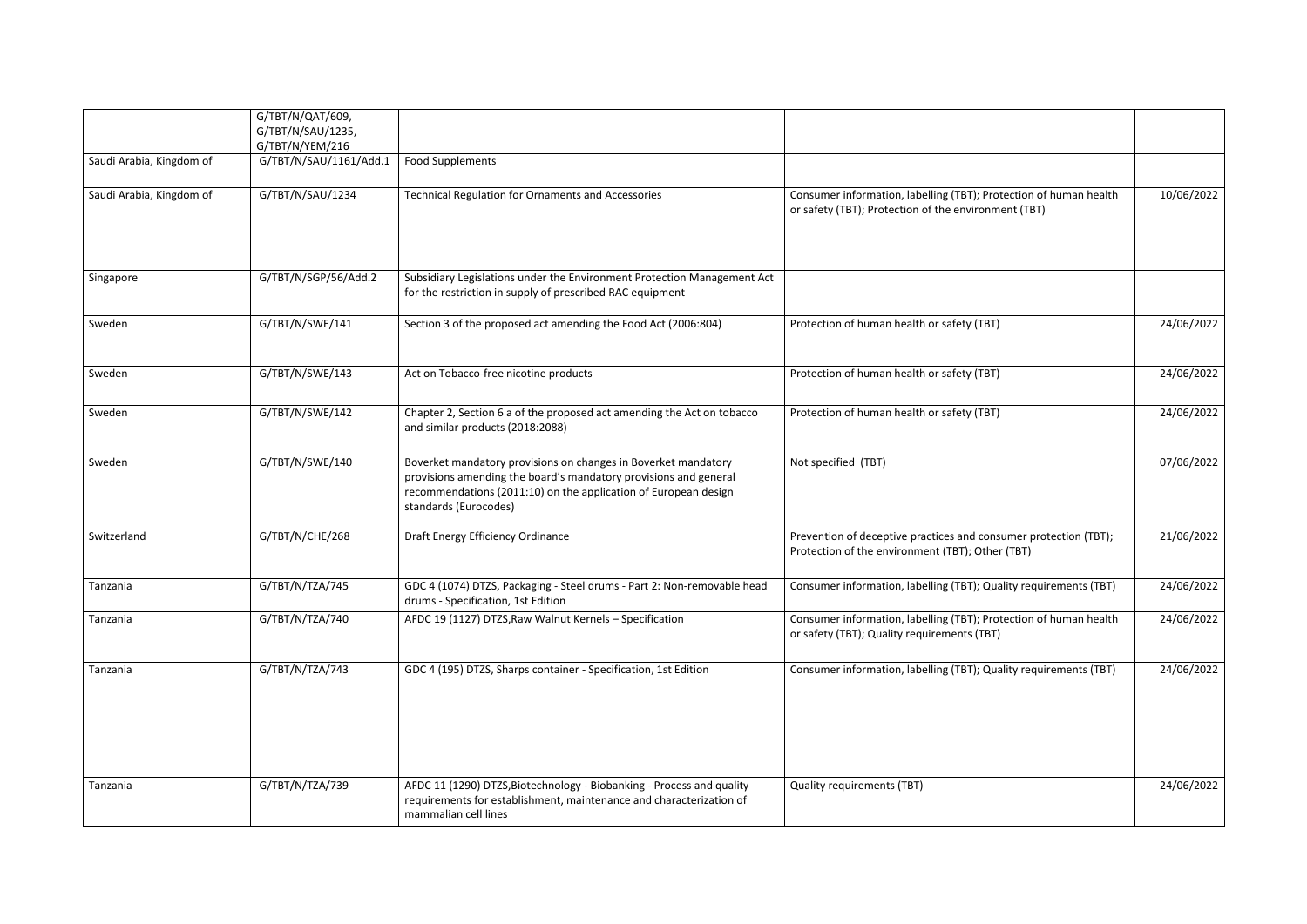| Tanzania | G/TBT/N/TZA/750                                                                                   | GDC 4 (1079) DTZS, Lamination Plastic films - Specification, 1st Edition                                                   | Quality requirements (TBT); Consumer information, labelling (TBT)                                                                                                                                                                             | 24/06/2022 |
|----------|---------------------------------------------------------------------------------------------------|----------------------------------------------------------------------------------------------------------------------------|-----------------------------------------------------------------------------------------------------------------------------------------------------------------------------------------------------------------------------------------------|------------|
| Tanzania | G/TBT/N/TZA/749                                                                                   | CDC 3(908) DTZS, Face pack - Specification, 1st edition                                                                    | Consumer information, labelling (TBT); Quality requirements (TBT);<br>Prevention of deceptive practices and consumer protection (TBT)                                                                                                         | 24/06/2022 |
| Tanzania | G/TBT/N/TZA/736                                                                                   | TBS/AFDC 19(1093) DTZS, Pumpkin Seeds Flour - Specification                                                                | Consumer information, labelling (TBT); Protection of human health<br>or safety (TBT); Quality requirements (TBT)                                                                                                                              | 24/06/2022 |
| Tanzania | G/TBT/N/TZA/737                                                                                   | AFDC 19 (1105) DTZS, Sunflower seeds for oil extraction - Specification                                                    | Consumer information, labelling (TBT); Protection of human health<br>or safety (TBT); Quality requirements (TBT)                                                                                                                              | 24/06/2022 |
| Tanzania | G/TBT/N/TZA/744                                                                                   | GDC 4 (1076) DTZS, Polyethylene terephthalate (PET) bottles for packaging<br>liquids products - Specification, 1st Edition | Consumer information, labelling (TBT); Quality requirements (TBT)                                                                                                                                                                             | 24/06/2022 |
| Tanzania | G/TBT/N/TZA/746                                                                                   | GDC 4 (1076) DTZS, Polyethylene terephthalate (PET) bottles for packaging<br>liquids products -Specification,1 st Edition  | Consumer information, labelling (TBT); Quality requirements (TBT)                                                                                                                                                                             | 24/06/2022 |
| Tanzania | G/TBT/N/TZA/738                                                                                   | AFDC 19(1106) DTZS, Mustard Seeds for oil extraction - Specification                                                       | Consumer information, labelling (TBT); Protection of human health<br>or safety (TBT); Quality requirements (TBT)                                                                                                                              | 24/06/2022 |
| Tanzania | G/TBT/N/TZA/748                                                                                   | CDC 13 (935) DTZS, Shoe Cream - Specification, 1st edition                                                                 | Consumer information, labelling (TBT); Quality requirements (TBT)                                                                                                                                                                             | 24/06/2022 |
| Tanzania | G/TBT/N/TZA/742                                                                                   | CDC 13(940) DTZS, Surface polish - Specification, 1 st edition                                                             | Consumer information, labelling (TBT); Quality requirements (TBT)                                                                                                                                                                             | 24/06/2022 |
| Tanzania | G/TBT/N/TZA/747                                                                                   | GDC 4 (1078) DTZS, Plastics - Thermoplastic silage films and tubes -<br>Specification, 1st Edition                         | Consumer information, labelling (TBT)                                                                                                                                                                                                         | 24/06/2022 |
| Tanzania | G/TBT/N/TZA/741                                                                                   | CDC 3(910) DTZS, Herbal cosmetics - General guidelines, 1st Edition                                                        | Consumer information, labelling (TBT); Quality requirements (TBT)                                                                                                                                                                             | 24/06/2022 |
| Tanzania | G/TBT/N/BDI/232,<br>G/TBT/N/KEN/1243,<br>G/TBT/N/RWA/658,<br>G/TBT/N/TZA/733,<br>G/TBT/N/UGA/1578 | DEAS 1089: 2022, Coffee premix - Specification                                                                             | Reducing trade barriers and facilitating trade (TBT); Consumer<br>information, labelling (TBT); Prevention of deceptive practices and<br>consumer protection (TBT); Protection of human health or safety<br>(TBT); Quality requirements (TBT) | 06/06/2022 |
| Tanzania | G/TBT/N/BDI/231,<br>G/TBT/N/KEN/1242,<br>G/TBT/N/RWA/657,<br>G/TBT/N/TZA/732,<br>G/TBT/N/UGA/1577 | DEAS 1090: 2022, Coffee industry - Code of practice                                                                        | Reducing trade barriers and facilitating trade (TBT); Consumer<br>information, labelling (TBT); Prevention of deceptive practices and<br>consumer protection (TBT); Protection of human health or safety<br>(TBT); Quality requirements (TBT) | 06/06/2022 |
| Tanzania | G/TBT/N/BDI/234,<br>G/TBT/N/KEN/1245,<br>G/TBT/N/RWA/660,<br>G/TBT/N/TZA/735,<br>G/TBT/N/UGA/1580 | DEAS 1088: 2022, Liquid coffee - Specification                                                                             | Reducing trade barriers and facilitating trade (TBT); Consumer<br>information, labelling (TBT); Prevention of deceptive practices and<br>consumer protection (TBT); Protection of human health or safety<br>(TBT); Quality requirements (TBT) | 06/06/2022 |
| Tanzania | G/TBT/N/BDI/233,<br>G/TBT/N/KEN/1244,<br>G/TBT/N/RWA/659,                                         | DEAS 1087: 2022, Flavored coffee - Specification                                                                           | Reducing trade barriers and facilitating trade (TBT); Quality<br>requirements (TBT); Protection of the environment (TBT); Protection<br>of human health or safety (TBT); Prevention of deceptive practices                                    | 06/06/2022 |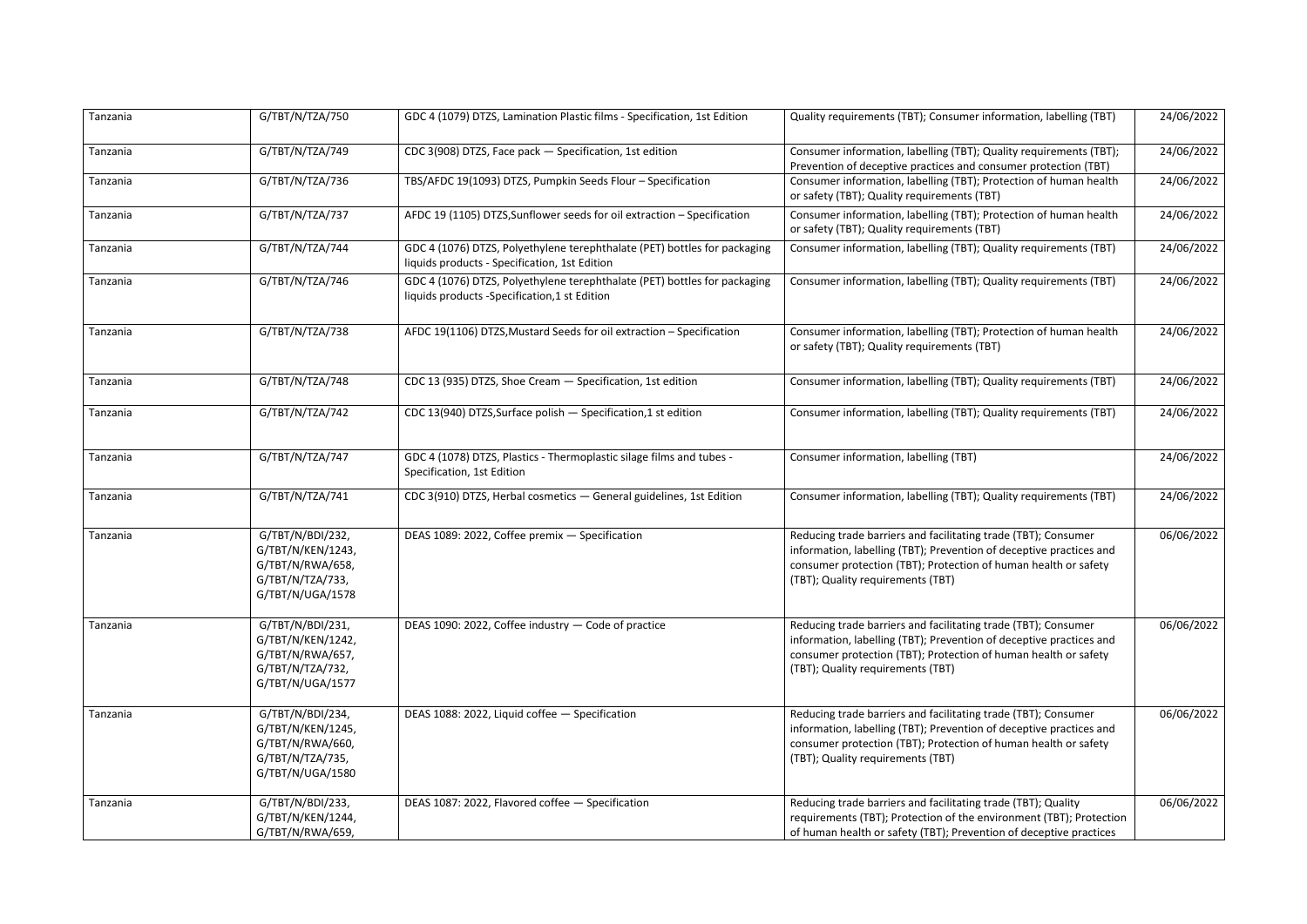|          | G/TBT/N/TZA/734,<br>G/TBT/N/UGA/1579                      |                                                                                                                                                                                                                                                                                                                                                                            | and consumer protection (TBT); Consumer information, labelling<br>(TBT)                                                                                                                                                                       |            |
|----------|-----------------------------------------------------------|----------------------------------------------------------------------------------------------------------------------------------------------------------------------------------------------------------------------------------------------------------------------------------------------------------------------------------------------------------------------------|-----------------------------------------------------------------------------------------------------------------------------------------------------------------------------------------------------------------------------------------------|------------|
| Thailand | G/TBT/N/THA/664                                           | Draft Ministerial Regulation on Single-use hygienic face masks (TIS2424-<br>25XX(20XX))                                                                                                                                                                                                                                                                                    | Protection of human health or safety (TBT)                                                                                                                                                                                                    | 20/06/2022 |
| Thailand | G/TBT/N/THA/663                                           | Draft Ministerial Regulation on Household and similar electrical appliances -<br>Safety - Part 2-79: Particular requirements for high pressure cleaners and<br>steam cleanerspowered by mains powered motors (TIS 60335-2(79)-25XX)                                                                                                                                        | Protection of human health or safety (TBT)                                                                                                                                                                                                    | 07/06/2022 |
| Thailand | G/TBT/N/THA/599/Add.1                                     | Draft Ministerial Regulation on Playground equipment for public use - Part<br>2: Additional specific safety requirements and test method for Slides (TIS<br>3000-2:2562(2019))                                                                                                                                                                                             |                                                                                                                                                                                                                                               |            |
| Thailand | G/TBT/N/THA/560/Add.1                                     | Draft Thai Industrial Standard for Toys: Safety Requirements: Part 1 -<br>Requirements (TIS 685 Part 1-25XX(20XX))                                                                                                                                                                                                                                                         |                                                                                                                                                                                                                                               |            |
| Thailand | G/TBT/N/THA/601/Add.1                                     | Draft Ministerial Regulation on Playground equipment for public use - Part<br>4: Rocking equipment (TIS 3000-4:2563(2020))                                                                                                                                                                                                                                                 |                                                                                                                                                                                                                                               |            |
| Thailand | G/TBT/N/THA/598/Add.1                                     | Draft Ministerial Regulation on Playground equipment for public use - Part<br>1: Additional specific safety requirements and test method for Swings (TIS<br>3000-1:2562(2019))                                                                                                                                                                                             |                                                                                                                                                                                                                                               |            |
| Thailand | G/TBT/N/THA/600/Add.1                                     | Draft Ministerial Regulation on Playground equipment for public use - Part<br>3: Carousels (TIS 3000-3:2563(2020))                                                                                                                                                                                                                                                         |                                                                                                                                                                                                                                               |            |
| Thailand | G/TBT/N/THA/658/Corr.1                                    | Draft MOPH Notification, B.E, entitled Enzymes for Food Processing                                                                                                                                                                                                                                                                                                         |                                                                                                                                                                                                                                               |            |
| Turkey   | G/TBT/N/TUR/196                                           | Turkish Food Codex - Communiqué on Pasta (Draft), 2022                                                                                                                                                                                                                                                                                                                     | Consumer information, labelling (TBT)                                                                                                                                                                                                         | 01/06/2022 |
| Turkey   | G/TBT/N/TUR/195                                           | Turkish Food Codex - Communiqué on Semolina (Draft), 2022                                                                                                                                                                                                                                                                                                                  | Consumer information, labelling (TBT)                                                                                                                                                                                                         | 01/06/2022 |
| Turkey   | G/TBT/N/TUR/171/Add.1                                     | Draft Communique On Eco-Design Requirements For Servers And Online<br>Data Storage Products In line with the amendments in European<br>Commission Regulation No. 2021/341/EU, Turkey proposed an amendment<br>to the Communique On Eco-Design Requirements For Servers And Online<br>Data Storage Products dated 25 March 2021 (G/TBT/N/TUR/171) for the<br>harmonization. |                                                                                                                                                                                                                                               |            |
| Uganda   | G/TBT/N/UGA/1581                                          | DUS 774:2022, Protective helmets for motorcycle users - Specification,<br><b>Third Edition</b>                                                                                                                                                                                                                                                                             | Consumer information, labelling (TBT); Protection of human health<br>or safety (TBT); Quality requirements (TBT); Reducing trade barriers<br>and facilitating trade (TBT); Prevention of deceptive practices and<br>consumer protection (TBT) | 13/06/2022 |
| Uganda   | G/TBT/N/BDI/232,<br>G/TBT/N/KEN/1243,<br>G/TBT/N/RWA/658, | DEAS 1089: 2022, Coffee premix - Specification                                                                                                                                                                                                                                                                                                                             | Reducing trade barriers and facilitating trade (TBT); Consumer<br>information, labelling (TBT); Prevention of deceptive practices and<br>consumer protection (TBT); Protection of human health or safety<br>(TBT); Quality requirements (TBT) | 06/06/2022 |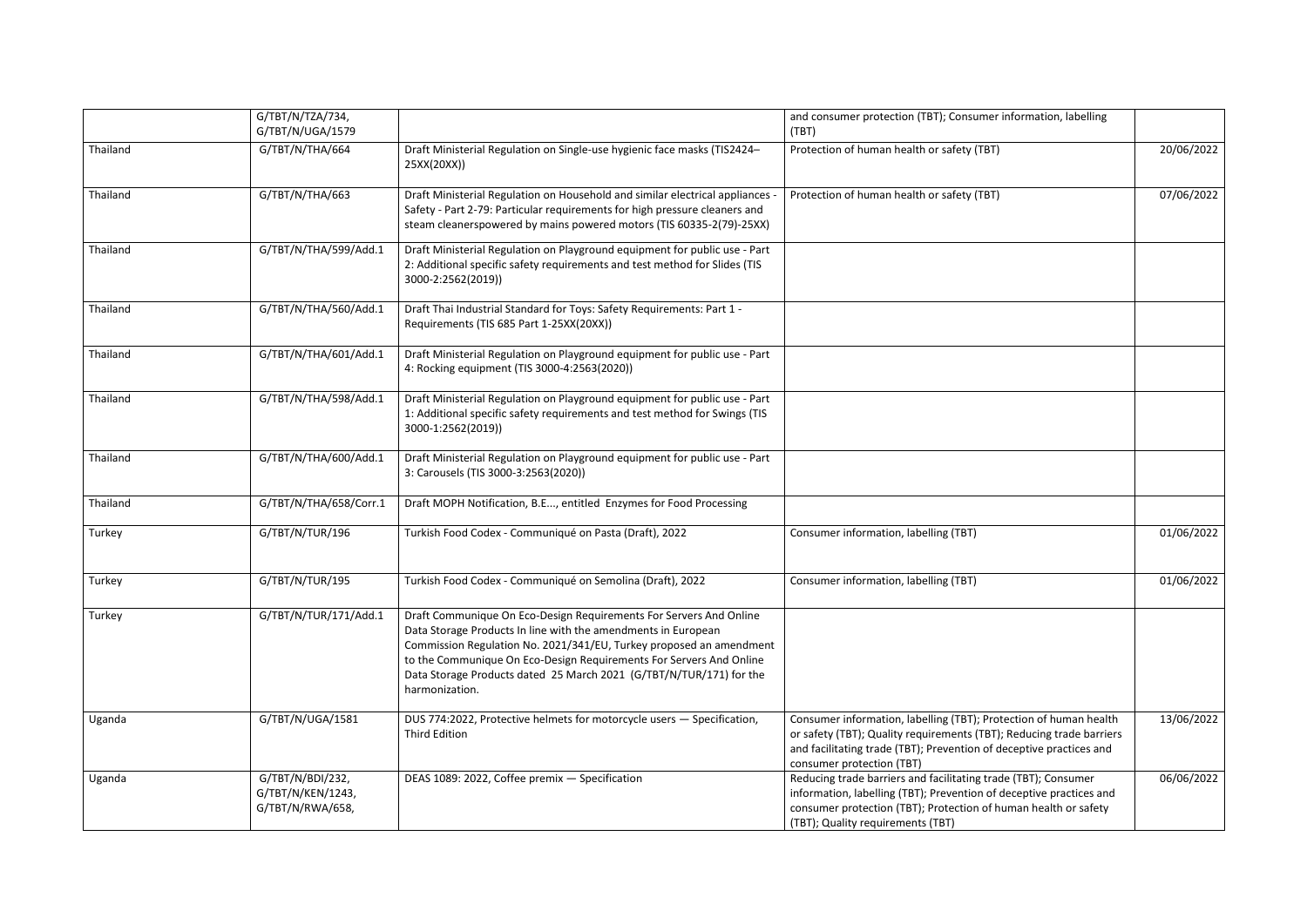|        | G/TBT/N/TZA/733,<br>G/TBT/N/UGA/1578                                                              |                                                                                                                                   |                                                                                                                                                                                                                                                                                       |            |
|--------|---------------------------------------------------------------------------------------------------|-----------------------------------------------------------------------------------------------------------------------------------|---------------------------------------------------------------------------------------------------------------------------------------------------------------------------------------------------------------------------------------------------------------------------------------|------------|
| Uganda | G/TBT/N/UGA/1399/Add.1                                                                            | DUS 2449:2021, Cosmetic nail glue - Specification, First Edition                                                                  |                                                                                                                                                                                                                                                                                       |            |
| Uganda | G/TBT/N/UGA/1382/Add.1                                                                            | DUS 2296-3:2021, Skin applied mosquito repellents - Specification - Part<br>3: Wipes, First Edition                               |                                                                                                                                                                                                                                                                                       |            |
| Uganda | G/TBT/N/UGA/1374/Add.1                                                                            | DUS 1598:2021, Alcoholic beverages - Ready to Drink (RTD) -<br>Specification, Second Edition                                      |                                                                                                                                                                                                                                                                                       |            |
| Uganda | G/TBT/N/BDI/231,<br>G/TBT/N/KEN/1242,<br>G/TBT/N/RWA/657,<br>G/TBT/N/TZA/732,<br>G/TBT/N/UGA/1577 | DEAS 1090: 2022, Coffee industry - Code of practice                                                                               | Reducing trade barriers and facilitating trade (TBT); Consumer<br>information, labelling (TBT); Prevention of deceptive practices and<br>consumer protection (TBT); Protection of human health or safety<br>(TBT); Quality requirements (TBT)                                         | 06/06/2022 |
| Uganda | G/TBT/N/UGA/1358/Add.1                                                                            | DUS 2383:2021, Ladies' handbags - Specification, First Edition                                                                    |                                                                                                                                                                                                                                                                                       |            |
| Uganda | G/TBT/N/BDI/233,<br>G/TBT/N/KEN/1244,<br>G/TBT/N/RWA/659,<br>G/TBT/N/TZA/734,<br>G/TBT/N/UGA/1579 | DEAS 1087: 2022, Flavored coffee - Specification                                                                                  | Reducing trade barriers and facilitating trade (TBT); Quality<br>requirements (TBT); Protection of the environment (TBT); Protection<br>of human health or safety (TBT); Prevention of deceptive practices<br>and consumer protection (TBT); Consumer information, labelling<br>(TBT) | 06/06/2022 |
| Uganda | G/TBT/N/UGA/1380/Add.1                                                                            | DUS 2296-1:2021, Skin applied mosquito repellents - Specification - Part<br>1: Lotions, creams, gels and ointments, First Edition |                                                                                                                                                                                                                                                                                       |            |
| Uganda | G/TBT/N/UGA/1381/Add.1                                                                            | DUS 2296-2:2021, Skin applied mosquito repellents - Specification - Part<br>2: Sprays and roll-ons, First Edition                 |                                                                                                                                                                                                                                                                                       |            |
| Uganda | G/TBT/N/BDI/234,<br>G/TBT/N/KEN/1245,<br>G/TBT/N/RWA/660,<br>G/TBT/N/TZA/735,<br>G/TBT/N/UGA/1580 | DEAS 1088: 2022, Liquid coffee - Specification                                                                                    | Reducing trade barriers and facilitating trade (TBT); Consumer<br>information, labelling (TBT); Prevention of deceptive practices and<br>consumer protection (TBT); Protection of human health or safety<br>(TBT); Quality requirements (TBT)                                         | 06/06/2022 |
| Uganda | G/TBT/N/UGA/1383/Add.1                                                                            | DUS 2296-4:2021, Skin applied mosquito repellents - Specification - Part<br>4: Bathing soaps, First Edition                       |                                                                                                                                                                                                                                                                                       |            |
| Uganda | G/TBT/N/UGA/1398/Add.1                                                                            | DUS 706:2021, Non-woven surgical dressing - Specification, Second<br>Edition                                                      |                                                                                                                                                                                                                                                                                       |            |
| Uganda | G/TBT/N/UGA/1573                                                                                  | DUS ARS 468:2022, Sorghum flour - Specification, First Edition                                                                    | Consumer information, labelling (TBT); Prevention of deceptive<br>practices and consumer protection (TBT); Protection of human<br>health or safety (TBT); Quality requirements (TBT)                                                                                                  | 03/06/2022 |
| Uganda | G/TBT/N/UGA/1575                                                                                  | DUS ARS 857:2022, Finger millet grains - Specification, First Edition                                                             | Consumer information, labelling (TBT); Prevention of deceptive<br>practices and consumer protection (TBT); Protection of human<br>health or safety (TBT); Quality requirements (TBT); Reducing trade<br>barriers and facilitating trade (TBT)                                         | 03/06/2022 |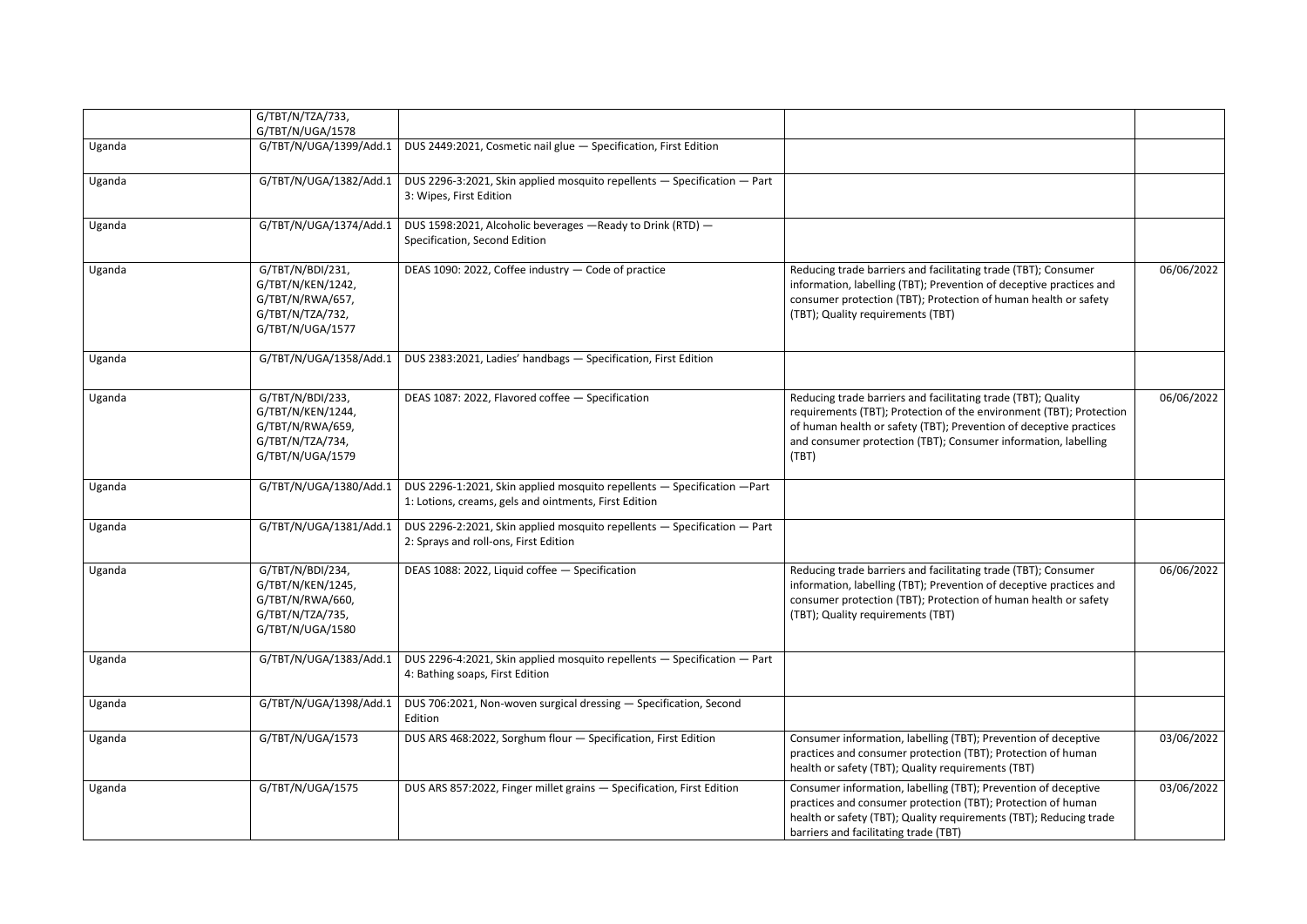| Uganda                      | G/TBT/N/UGA/1574                                                                                                                         | DUS ARS 469:2022, Millet flour - Specification, First Edition                                                                          | Consumer information, labelling (TBT); Prevention of deceptive<br>practices and consumer protection (TBT); Protection of human<br>health or safety (TBT); Quality requirements (TBT); Reducing trade<br>barriers and facilitating trade (TBT) | 03/06/2022 |
|-----------------------------|------------------------------------------------------------------------------------------------------------------------------------------|----------------------------------------------------------------------------------------------------------------------------------------|-----------------------------------------------------------------------------------------------------------------------------------------------------------------------------------------------------------------------------------------------|------------|
| Uganda                      | G/TBT/N/UGA/1576                                                                                                                         | DUS ARS 859:2022, Brown rice - Specification, First Edition                                                                            | Consumer information, labelling (TBT); Prevention of deceptive<br>practices and consumer protection (TBT); Protection of human<br>health or safety (TBT); Quality requirements (TBT)                                                          | 03/06/2022 |
| <b>United Arab Emirates</b> | G/TBT/N/ARE/530,<br>G/TBT/N/BHR/624,<br>G/TBT/N/KWT/590,<br>G/TBT/N/OMN/459,<br>G/TBT/N/QAT/611,<br>G/TBT/N/SAU/1237,<br>G/TBT/N/YEM/218 | Updating of UAE GCC Technical Regulation Chilled and Frozen Marinated<br>Meat                                                          | Quality requirements (TBT); Protection of human health or safety<br>(TBT); Consumer information, labelling (TBT); Prevention of<br>deceptive practices and consumer protection (TBT)                                                          | 27/06/2022 |
| <b>United Arab Emirates</b> | G/TBT/N/ARE/529                                                                                                                          | UAE Technical Regulation for Labeling - Energy Efficiency Label for Electrical<br>Appliances. Part 10 : Cooking Appliances             | Prevention of deceptive practices and consumer protection (TBT);<br>Consumer information, labelling (TBT); Protection of human health<br>or safety (TBT); Protection of the environment (TBT)                                                 | 25/06/2022 |
| <b>United Arab Emirates</b> | G/TBT/N/ARE/528                                                                                                                          | UAE Technical Regulation for Labeling - Energy Efficiency Label for Electrical<br>Appliances Part 9: Vacuum Cleaners                   | Prevention of deceptive practices and consumer protection (TBT);<br>Consumer information, labelling (TBT); Protection of human health<br>or safety (TBT); Protection of the environment (TBT)                                                 | 25/06/2022 |
| <b>United Arab Emirates</b> | G/TBT/N/ARE/527                                                                                                                          | UAE Technical Regulation for Labeling - Energy Efficiency Label for Electrical<br>Appliances<br>Part 4: Electric Storage Water Heaters | Prevention of deceptive practices and consumer protection (TBT);<br>Consumer information, labelling (TBT); Protection of human health<br>or safety (TBT); Protection of the environment (TBT)                                                 | 24/06/2022 |
| <b>United Arab Emirates</b> | G/TBT/N/ARE/526,<br>G/TBT/N/BHR/623,<br>G/TBT/N/KWT/589,<br>G/TBT/N/OMN/458,<br>G/TBT/N/QAT/610,<br>G/TBT/N/SAU/1236,<br>G/TBT/N/YEM/217 | Green Coffee Bean                                                                                                                      |                                                                                                                                                                                                                                               | 20/06/2022 |
| <b>United Arab Emirates</b> | G/TBT/N/ARE/525,<br>G/TBT/N/BHR/622,<br>G/TBT/N/KWT/588,<br>G/TBT/N/OMN/457,<br>G/TBT/N/QAT/609,<br>G/TBT/N/SAU/1235,<br>G/TBT/N/YEM/216 | Updating the UAE GCC Technical Regulation "Microbiological Criteria For<br>Foodstuffs"                                                 | Protection of human health or safety (TBT)                                                                                                                                                                                                    | 12/06/2022 |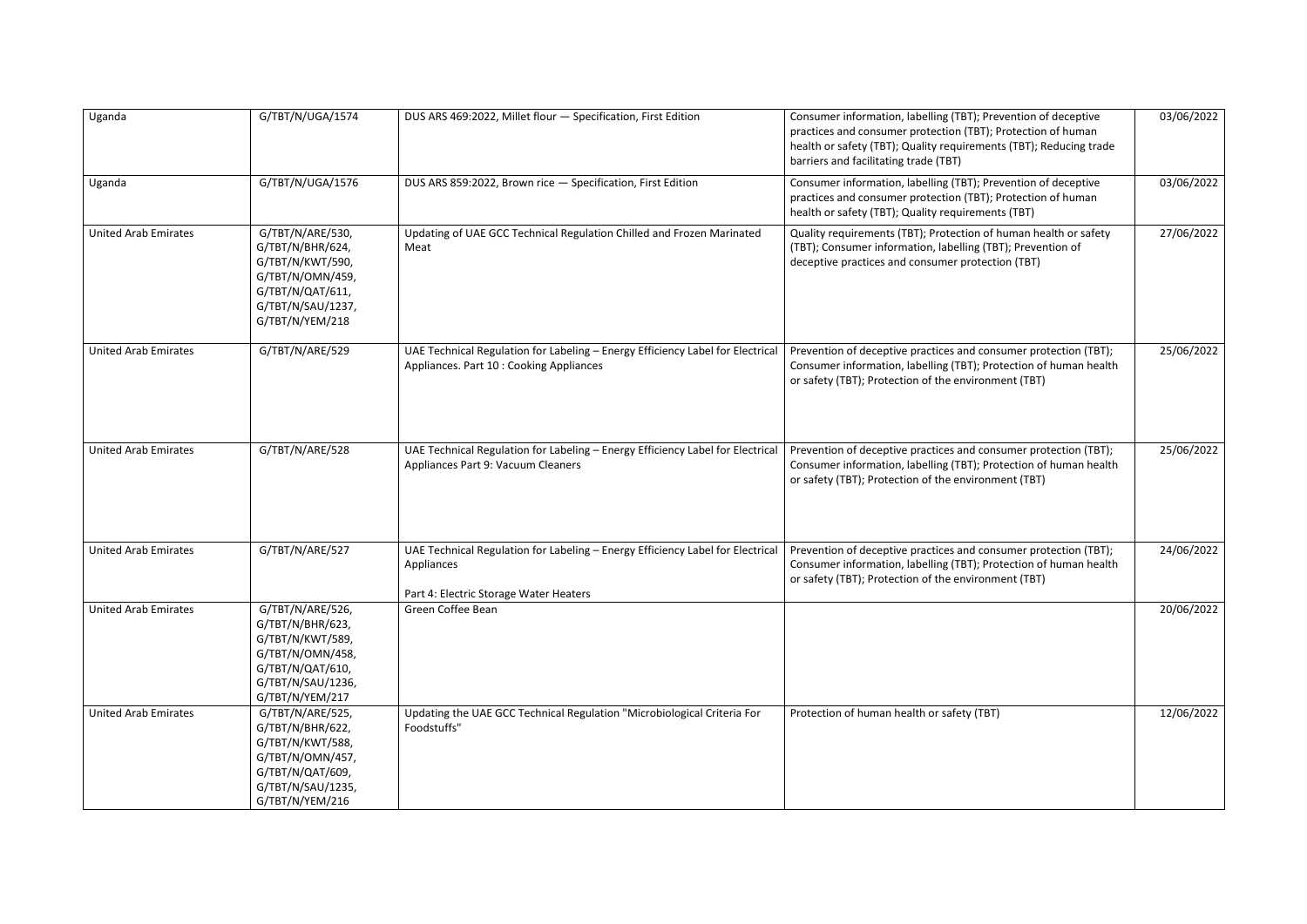| United Kingdom                  | G/TBT/N/GBR/47          | The Toys and Cosmetic Products (Restriction of Chemical Substances)<br>Regulations 2022                                                                                              | Protection of human health or safety (TBT)                                                                                                               | 14/06/2022 |
|---------------------------------|-------------------------|--------------------------------------------------------------------------------------------------------------------------------------------------------------------------------------|----------------------------------------------------------------------------------------------------------------------------------------------------------|------------|
| <b>United States of America</b> | G/TBT/N/USA/1856        | Air Quality: Revision to the Regulatory Definition of Volatile Organic<br>Compounds--Exclusion of (2E)-1,1,1,4,4,4-hexafluorobut-2-ene                                               | Protection of the environment (TBT); Protection of human health or<br>safety (TBT)                                                                       | 27/06/2022 |
| <b>United States of America</b> | G/TBT/N/USA/1189/Rev.2  | $(HFO-1336mzz(E))$<br>Energy Conservation Program: Test Procedure for Walk-in Coolers and<br><b>Walk-in Freezers</b>                                                                 | Quality requirements (TBT); Protection of the environment (TBT);<br>Prevention of deceptive practices and consumer protection (TBT)                      | 21/06/2022 |
| <b>United States of America</b> | G/TBT/N/USA/1201/Add.2  | Safety Standard for Baby Changing Products                                                                                                                                           |                                                                                                                                                          |            |
| <b>United States of America</b> | G/TBT/N/USA/963/Add.4   | Energy Conservation Program for Certain Industrial Equipment: Energy<br><b>Conservation Standards for Commercial Warm Air Furnaces</b>                                               |                                                                                                                                                          |            |
| <b>United States of America</b> | G/TBT/N/USA/1733/Add.1  | Definition of "Frame or Receiver" and Identification of Firearms                                                                                                                     |                                                                                                                                                          |            |
| <b>United States of America</b> | G/TBT/N/USA/826/Add.7   | Energy Efficiency Program for Commercial and Industrial Equipment: Public<br>Meeting and Availability of the Framework Document for Refrigerated<br><b>Beverage Vending Machines</b> |                                                                                                                                                          |            |
| <b>United States of America</b> | G/TBT/N/USA/1855        | <b>Testing Provisions for Air Emission Sources</b>                                                                                                                                   | Prevention of deceptive practices and consumer protection (TBT);<br>Quality requirements (TBT); Protection of the environment (TBT)                      | 27/06/2022 |
| <b>United States of America</b> | G/TBT/N/USA/1563/Corr.1 | Replica Motor Vehicles; Vehicle Identification Number (VIN) Requirements;<br>Manufacturer Identification; Certification                                                              |                                                                                                                                                          |            |
| <b>United States of America</b> | G/TBT/N/USA/503/Add.6   | Energy Conservation Program: Energy Conservation Standards for Small<br><b>Electric Motors</b>                                                                                       | Protection of the environment (TBT)                                                                                                                      |            |
| <b>United States of America</b> | G/TBT/N/USA/1755/Add.2  | Warnings for Exposures to Glyphosate from Consumer Products New<br>Sections 25607.48 and 25607.49                                                                                    | Consumer information, labelling (TBT); Prevention of deceptive<br>practices and consumer protection (TBT); Protection of human<br>health or safety (TBT) | 05/05/2022 |
| <b>United States of America</b> | G/TBT/N/USA/1471/Add.1  | <b>Beverages: Bottled Water</b>                                                                                                                                                      |                                                                                                                                                          |            |
| <b>United States of America</b> | G/TBT/N/USA/1852        | Renewable Fuel Standard Program: Canola Oil Pathways to Renewable<br>Diesel, Jet Fuel, Naphtha, Liquefied Petroleum Gas and Heating Oil                                              | Protection of the environment (TBT)                                                                                                                      | 18/05/2022 |
| <b>United States of America</b> | G/TBT/N/USA/1854        | Energy Conservation Program: Energy Conservation Standards for<br><b>Consumer Pool Heaters</b>                                                                                       | Prevention of deceptive practices and consumer protection (TBT);<br>Protection of the environment (TBT)                                                  | 14/06/2022 |
| <b>United States of America</b> | G/TBT/N/USA/1853        | Safety Glazing Standards; Codifying Existing Waivers and Adding<br><b>Test Flexibility</b>                                                                                           | Protection of human health or safety (TBT); Cost saving and<br>productivity enhancement (TBT); Quality requirements (TBT)                                | 17/06/2022 |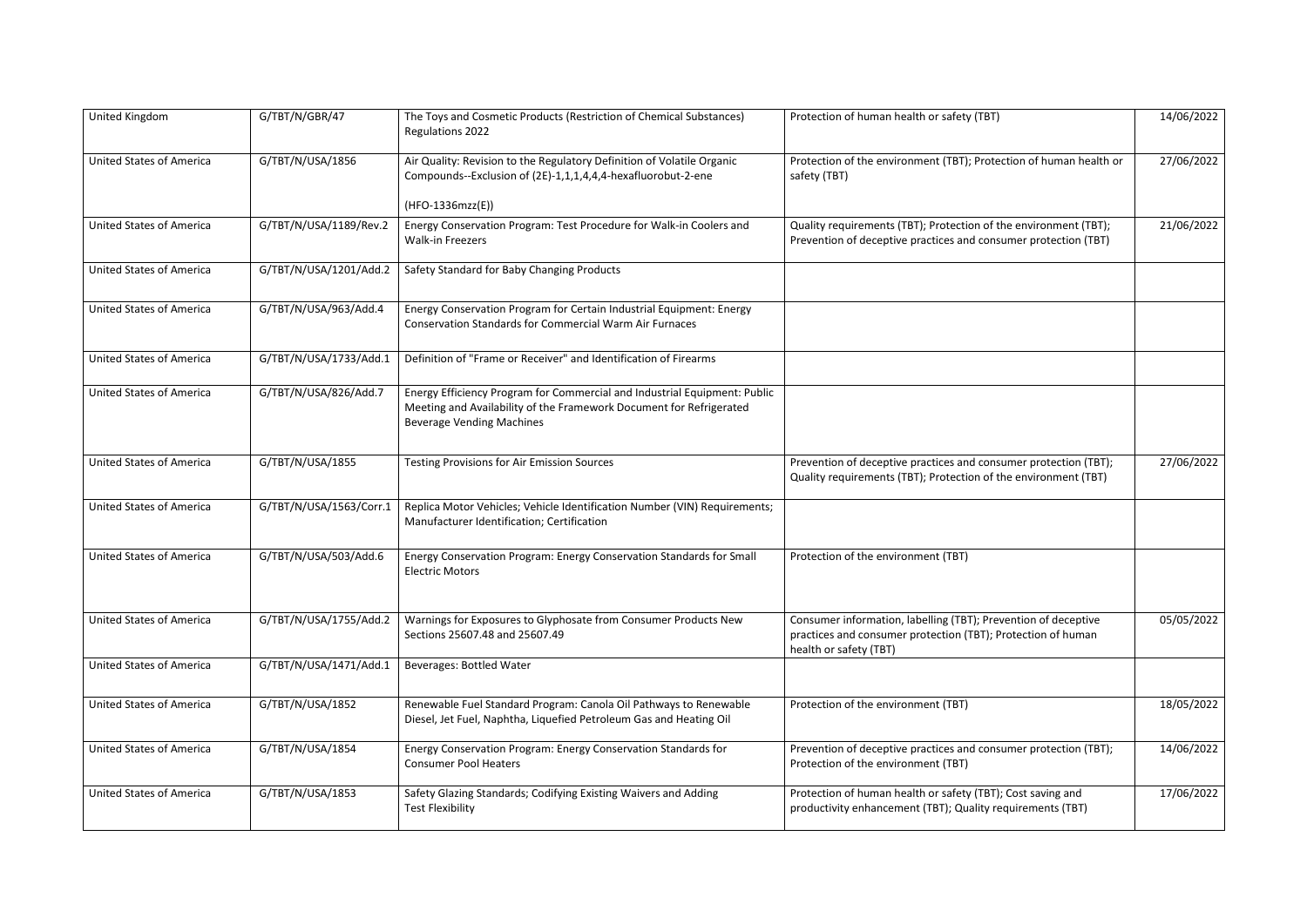| <b>United States of America</b> | G/TBT/N/USA/854/Add.5  | Energy Efficiency Program for Commercial and Industrial Equipment: Energy<br><b>Conservation Standards for Commercial Packaged Boilers</b>        |                                                                                                                                                                               |            |
|---------------------------------|------------------------|---------------------------------------------------------------------------------------------------------------------------------------------------|-------------------------------------------------------------------------------------------------------------------------------------------------------------------------------|------------|
| <b>United States of America</b> | G/TBT/N/USA/1755/Add.1 | Warnings for Exposures to Glyphosate from Consumer Products New<br>Sections 25607.48 and 25607.49                                                 |                                                                                                                                                                               |            |
| <b>United States of America</b> | G/TBT/N/USA/1851       | <b>Broadcast Radio Technical Rules</b>                                                                                                            | Reducing trade barriers and facilitating trade (TBT); Cost saving and<br>productivity enhancement (TBT); Other (TBT)                                                          |            |
| <b>United States of America</b> | G/TBT/N/USA/658/Add.3  | Testing and Labeling Pertaining to Product Certification Regarding<br>Representative Samples for Periodic Testing of Children's Products          |                                                                                                                                                                               |            |
| <b>United States of America</b> | G/TBT/N/USA/709/Add.5  | Energy Conservation Program: Energy Conservation Standards for<br><b>Residential Clothes Washers</b>                                              |                                                                                                                                                                               |            |
| <b>United States of America</b> | G/TBT/N/USA/659/Add.3  | Application of Third Party Testing Requirements; Reducing Third Party<br><b>Testing Burdens</b>                                                   |                                                                                                                                                                               |            |
| <b>United States of America</b> | G/TBT/N/USA/1849       | Accessible Lavatories on Single-Aisle Aircraft: Part 2                                                                                            | Protection of human health or safety (TBT)                                                                                                                                    | 27/05/2022 |
| <b>United States of America</b> | G/TBT/N/USA/1690/Add.2 | Allowing Earlier Equipment Marketing and Importation Opportunities                                                                                |                                                                                                                                                                               |            |
| <b>United States of America</b> | G/TBT/N/USA/1850       | Asbestos Part 1: Chrysotile Asbestos; Regulation of Certain<br>Conditions of Use Under Section 6(a) of the Toxic Substances Control<br>Act (TSCA) | Protection of human health or safety (TBT); Protection of the<br>environment (TBT)                                                                                            | 13/06/2022 |
| <b>United States of America</b> | G/TBT/N/USA/1848       | 2021 Appliance Efficiency Rulemaking for Air Filters                                                                                              | Quality requirements (TBT); Protection of the environment (TBT);<br>Prevention of deceptive practices and consumer protection (TBT);<br>Consumer information, labelling (TBT) | 09/05/2022 |
| <b>United States of America</b> | G/TBT/N/USA/980/Rev.1  | Energy Conservation Program: Test Procedure for Commercial and<br><b>Industrial Pumps</b>                                                         | Quality requirements (TBT); Prevention of deceptive practices and<br>consumer protection (TBT)                                                                                | 10/06/2022 |
| <b>United States of America</b> | G/TBT/N/USA/1847       | Independent Testing Laboratories; Security Services                                                                                               | Quality requirements (TBT); Prevention of deceptive practices and<br>consumer protection (TBT)                                                                                | 26/04/2022 |
| <b>United States of America</b> | G/TBT/N/USA/1359/Rev.1 | Volatile Organic Compound Limits in Consumer Products                                                                                             | Prevention of deceptive practices and consumer protection (TBT);<br>Protection of the environment (TBT); Protection of human health or<br>safety (TBT)                        | 06/05/2022 |
| <b>United States of America</b> | G/TBT/N/USA/1576/Add.1 | Pipeline Safety: Valve Installation and Minimum Rupture Detection<br>Standards                                                                    |                                                                                                                                                                               |            |